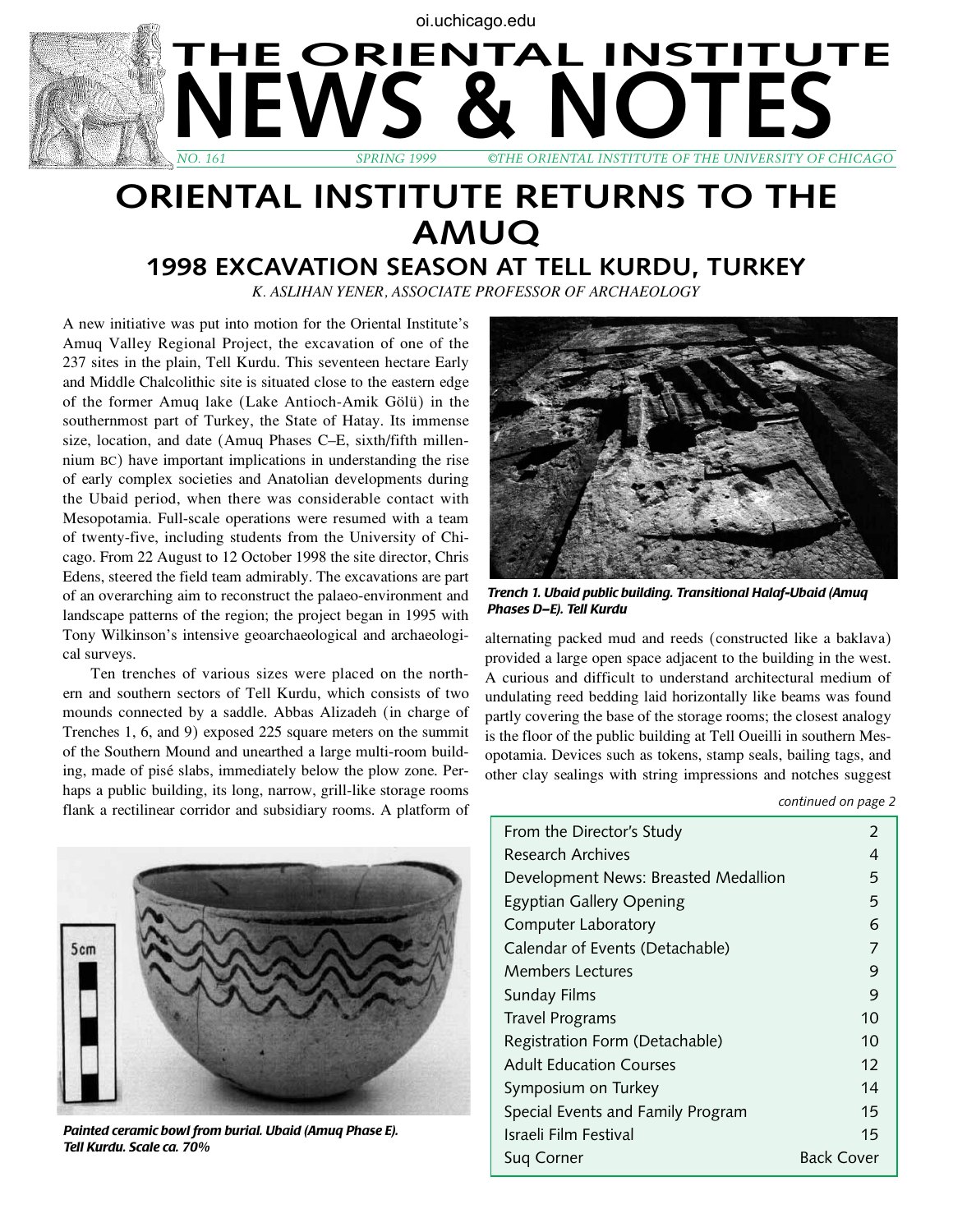#### **PAGE 2 NEWS & NOTES EXCAVATION AT TELL KURDU, AMUQ**

#### From the Director's Study

K. Aslıhan Yener's article in this issue of *News & Notes* provides a good opportunity to reflect on the turning of a new page, which is at the same time the returning to an old, and glorious, page in the Oriental Institute's history. For most of the 1930s Tell Judaidah in the Amuq Valley was one of the five major outposts of the Oriental Institute; the others were Luxor in Egypt, Megiddo in Palestine, Tell Asmar in Iraq, and Persepolis in Iran. Teams went out from what Breasted liked to call the Oriental Institute's "American Headquarters" in Chicago to the Middle Eastern branches to "recover the lost story of the rise of man by salvaging surviving evidence on a more comprehensive scale than has hitherto been possible" and then, returning to Chicago, "by analysis and synthesis building up an account of human development on a broader basis of evidence than has heretofore been available." This year, by setting up more permanent excavation quarters in the Amuq, we are taking the first steps toward reestablishing one of those outposts. Situated at a geographical and cultural crossroads and dotted with extraordinarily rich sites that cover a vast chronological range, the Amuq, we are convinced, will yield results over the coming decades worthy of Breasted's vision and program.



an administrative function for the building. Beautiful examples of painted ceramics and dark-faced burnished wares date the level to transitional Halaf-Ubaid (Amuq Phases D–E).

Jesse Casana mastered a difficult series of phases in Trench 2 and exposed 100 square meters on the eastern edge of Tell Kurdu. This trench, placed adjacent to Scott Branting's 1996 test pit, yielded a building with an array of pisé storage bins constructed like pigeonholes. These storage units contextualize the kilos of burnt grain found in the test pit (see *News & Notes* No. 155 Fall 1997). An earlier phase, which was only partially exposed, yielded a large pisé tholos building (roughly 7 meters in diameter) with triangular internal buttresses. Normally tholoi are associated with the Halaf period; however, the pottery retrieved from the floor was consistent with Ubaid traditions (Amuq Phase E). An Ubaid-style figurine fragment with coffee-bean eyes matches a figurine found during the 1996 operations.

Ben Diebold, Sarah Graff, Bakiye Yükmen, and Kubra Ensert excavated Trenches 3, 4, 5, 7, 8, and 10, exposing 335 square meters on the older Northern Mound, where an Ubaid cemetery had been reported by locals in previous years; older deposits with architecture were targeted. Several flexed burials were found in situ with grave goods cut into a complicated sequence of middens deposits in Trench 4, filled chock-a-block with discarded charred grain and burnt pisé lumps. Huge bones belonging to a catfish the size of a table!, baby elephant, lion,

equid, and other wild fauna were dumped into the trash pits that are tentatively dated to Phase D. Missy Loyet and David Reese's preliminary analysis of the faunal remains suggest a three-way split of 30% each of domestic sheep/goat, pig, and cattle with the remaining 10% wild. Trench 7 exposed multi-room architecture with a cremation burial placed sometime after the use of the building. Associated pottery resembles Halaf period (Amuq Phases C–D) pottery.

Prestige-laden commodities, such as metal artifacts, ores, and exotic stones, found at Kurdu in varying stages of manufacture, should offer clues as to the context of production (household, workshop, industrial), technological activities (e.g., stone tool and metal/ceramic [furnace] manufacture), and trade. The distribution of debris, such as bone, ceramics, and middens can provide information on the range and location of activities performed.

Remote sensing utilizing a Magnetic Field Gradiometer under the direction of Lew Somers covered several large areas of both mounds. Having delineated burnt areas for possible identification of pyrotechnological installations, the results also had a value added aspect in identifying a large, possible tripartite building in the older Northern Mound. In addition to this feature, previous surface surveys had found vitrified wasters suggesting the location of ceramic kilns, which were also corroborated by the magnetometer when two large circular structures appeared as magnetic anomalies. Both subsurface features are targeted for excavation in 1999.

Topographical maps of Tell Kurdu were generated with the Total Station by Paul Zimmerman, who gave us some very good explanations of what had happened to Tell Kurdu since



*Multi-room building. Halaf (Amuq Phases C–D). Tell Kurdu*

 **McGUIRE GIBSON LECTURES ON YEMEN: SEE PAGE 9**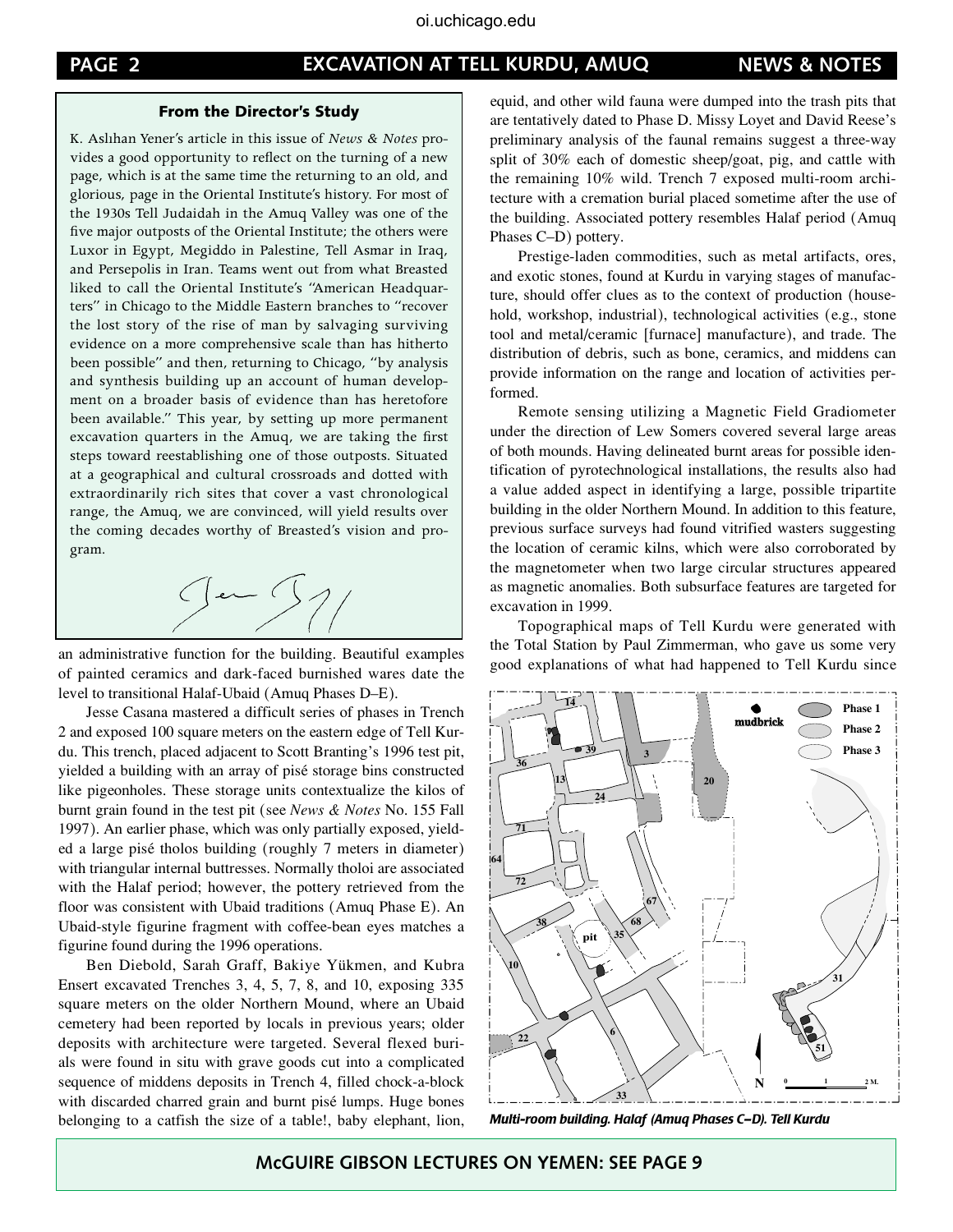1938. Aside from a chunk taken off the east side of the mound by bulldozers to enlarge cotton fields, roughly two meters had been leveled off the top of the mound. Even worse, the cadastral point had been shifted over as well, making it difficult to locate Braidwood's trenches I–III. With the problems at Kurdu partly solved, topographic maps were made of the endangered sites, neighboring Tell 'Imar and Tell Dhahab near Judaidah. Tell 'Imar, located 2 kilometers south of the excavations, now measures 24 hectares and appears to have been occupied at the same time as the later phases of Tell Kurdu, during Amuq Phase E. Wilkinson reports that although the route of the ancient Afrin River has not been demonstrated for this period, the most likely course would have been between Tells Kurdu and 'Imar; therefore these two sites may have overlapped for a short span on opposite sides of the Afrin River. Kurdu and 'Imar, with an aggregate area of about 30 hectares, formed a large urban center and were on both sides of a major east-west route that followed the southern edge of the plain. Both 'Imar and Dhahab are targeted for excavation in the years to come.

A separate team consisting of Tim Harrison, Jan Verstraete, Tony Wilkinson, Shin Ishiyama, Hatice Pamir, and Tülin Arslanoğlu continued the geoarchaeological and archaeological survey of the Amuq Valley but took in some of the foothills this time. Yener took every opportunity possible to play hookey and investigate the copper/gold mines in the Amanus Mountains. The results were fabulous and the mountains are targeted for new archaeometallurgy surveys in the future. The preliminary survey work will be reported separately.

The Amuq represents an area where students, faculty, and colleagues of the Oriental Institute will be able to investigate a diversity of sites and undertake a variety of multi-project initiatives. New hypotheses regarding early plant and animal domestication, urbanization, technological innovation, power relations, and empire building await to be tested in this densely populated valley. To this end the Oriental Institute is building a dighouse headquarters with laboratories, dormitories, and other excavation facilities in collaboration with the local Mustafa Kemal University in Antakya.

#### **Acknowledgments**

The 1998 season of the Amuq Valley Regional Project was conducted under the auspices of the Turkish Ministry of Culture, Directorate General of Monuments and Museums. In Ankara we have been greatly assisted by the Acting General Director of Monuments and Museums, Kenan Yurttagül. The Ministry was represented by Mehmet Erdem from the Antalya Museum. The 1998 excavation team consisted of Aslıhan Yener, Chris Edens, Abbas Alizadeh, Jesse Casana, Benjamin Diebold, Bakiye Yükmen, and Kubra Ensert. Peggy Sanders, Brenda Craddock, and Tülin Arslanoğlu executed the illustrations and Paul Zimmerman the topographical survey. Heidi Ekstrom, Missy Loyet, and David Reese were responsible for the palaeobotany and faunal analyses. Tania Collas and Cap Sease were the site conservators.



*Tholos sub-phase and pigeonhole storage units. Ubaid (Amuq Phase E). Tell Kurdu*

The excavation was funded by the National Geographic Society, Oriental Institute, and the Kress Foundation, as well as numerous private donors such as Karen Rubinson, Erica Schmidt Kuiper, and Jeffery Short. We are particularly grateful to both the Oriental Institute and its members — especially Mr. and Mrs. Albert F. Haas — who contributed financially to the success of the project. Special thanks go to Malcolm H. Wiener and the Institute of Aegean Prehistory for their continuing support of the project. Former University of Chicago graduate Brigitte Watkins greatly aided in organizing an Amuq funding campaign and I thank her sincerely. Research assistant Simrit Dhesi substantially added to our ability in Chicago to process finds from the sites. We thank the Antakya Archaeological Museum director and staff members Hüseyin Dinçer, Faruk Kılınç, Murat Süslü, and Aslı Tütüncü. Special acknowledgment and thanks go the Mustafa Kemal University and its Rector (President) Professor Haluk Ipek, Provost Miktat Doğanlar, and Dean Berna Alpagut for their continued help and guidance.

*K. Aslıhan Yener is Associate Professor in the Oriental Institute and the Department of Near Eastern Languages and Civilizations at the University of Chicago. Before coming to Chicago she worked at the Smithsonian Institution. Her work is featured in publications including the journal* Science *and* the Chicago Tribune*.*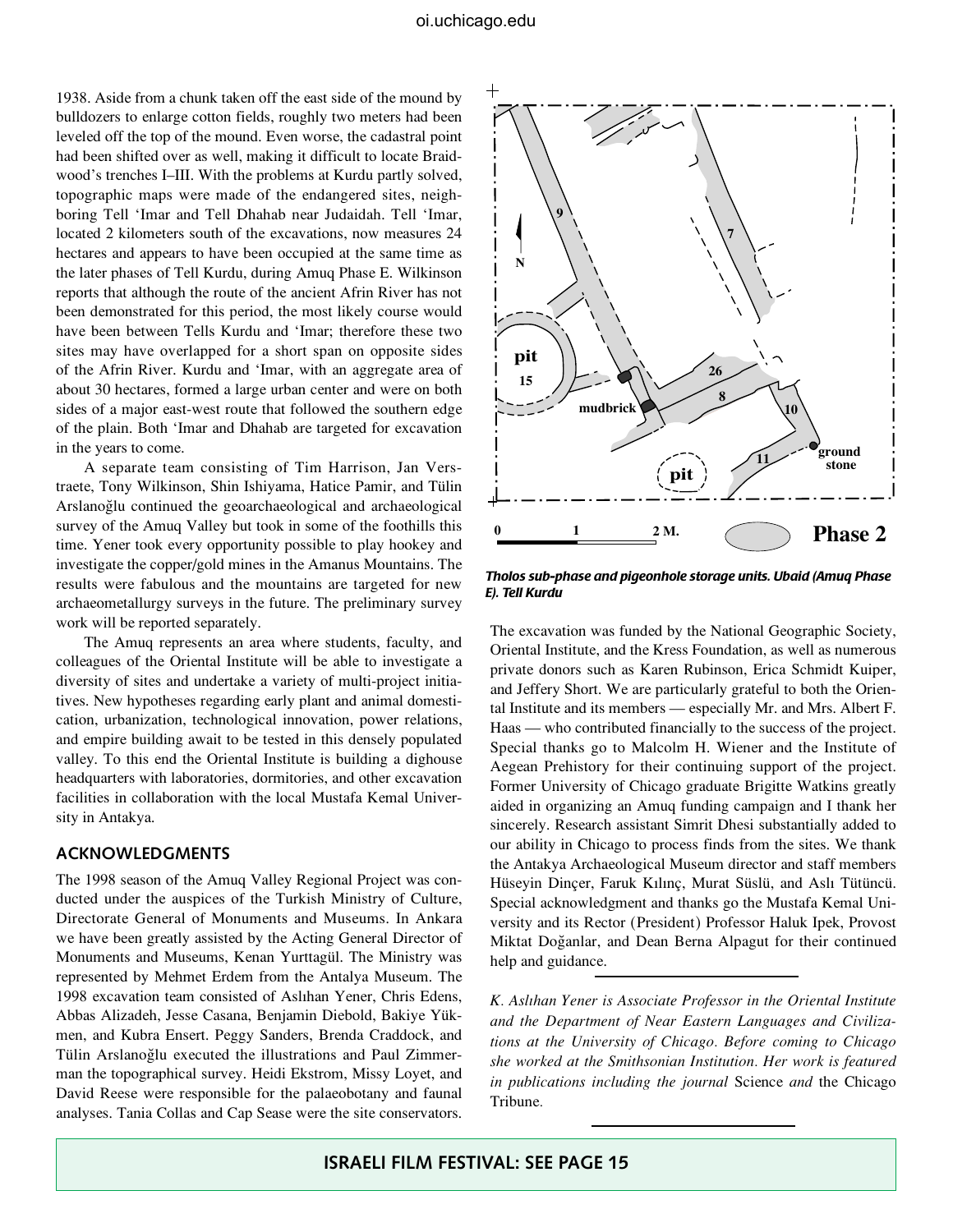## **Morse Genius Challenge Grant Met Reading Room to be Named**

The Oriental Institute is delighted to announce that, through the generosity of our members and friends, we have successfully met a challenge issued by the Elizabeth Morse and Elizabeth Morse Genius Charitable Trusts. The Morse Genius Challenge had as its goal the restoration and modernization of the Research Archives Reading Room, which will be named in recognition of the Trusts' generous support of the Oriental Institute Legacy Campaign.

Through the support of our Visiting Committee, longtime Institute members, members of the faculty and staff, and many alumni of the Department of Near Eastern Languages and Civilizations, we were able to surpass the goal of \$84,800. The Trusts will match this amount with a grant of \$70,000. We intend to have most of the work performed in summer 1999; our highest priorities are replication of the original light fixtures and installation of task and Internet wiring at the study tables.

The Institute would like to thank all those who supported the Morse Genius Challenge Grant and the Elizabeth Morse and Elizabeth Morse Genius Charitable Trusts for enabling us to restore "the most beautiful room in the building."

#### HONOR ROLL OF DONORS TO THE MORSE GENIUS CHALLENGE GRANT

Mr. and Mrs. Daniel L. Ables Mr. and Mrs. Stanley N. Allan Mr. and Mrs. James P. Allen Anonymous Dr. Miriam Reitz Baer Mr. George R. Bateman Ms. Gillian Ruth Bentley Dr. Elizabeth Mara Bloch-Smith Mr. and Mrs. James Thomas Bradbury III Mr. Alan Brodie Mrs. Jeanny Canby Mr. Tim Cashion Mrs. S. Chandrasekhar Dr. Jerrold Stephen Cooper and Ms. Carol Bier Dr. and Mrs. Lewis W. Coppel Ms. Marion E. Cowan Dr. Eugene D. Cruz-Uribe and Dr. Kathryn Cruz-Uribe Ms. Margaret Hart Edwards Dr. John A. Roper III and Dr. Valerie Fargo Mrs. Barry Benson Ferris Mrs. Emily Huggins Fine First Chicago NBD Corporation Mr. Charles J. Fisher Mr. and Mrs. James L. Foorman Prof. and Mrs. Adam Gamoran Mr. Paul J. Gerstley Professors Gene and Michèle Gragg Dr. and Mrs. Samuel Greengus Miss Elizabeth E. Griffin Wayne J. Holman III Dr. Cho-yun Hsu Ms. Lyric Hughes

Mr. and Mrs. Roger D. Isaacs Mrs. Sandra Jacobsohn Mr. and Mrs. Ellis O. Jones, Sr. Mr. and Mrs. Neil King Dr. Arthur A. Krawetz Mr. Robert A. Lindquist, Jr. Mr. and Mrs. David W. Maher Mrs. F. Richard Meyer III Mr. Piotr Michalowski The John Nuveen Company Dr. Herbert H. Paper Mrs. Denise G. Paul Ms. Juliet C. Roberts Mr. and Mrs. Harold Sanders Mr. and Mrs. Robert G. Schloerb Mr. and Mrs. Maurice D. Schwartz The Honorable George P. Shultz Mrs. Constance June Sidles Ms. Hannah Simon Mrs. Penelope W. Slough Mr. and Mrs. Hugo F. Sonnenschein Mr. Piotr Steinkeller Ms. Nellie R. Stickle Mr. and Mrs. William M. Sumner Ms. Emily Teeter Melanie Ann Weill Dr. Donald S. Whitcomb and Prof. Janet H. Johnson Mr. John A. White, Jr. Mr. Terry G. Wilfong Mr. and Mrs. Bruce Beyer Williams Dr. Wendall W. Wilson Mrs. Judith M. Wright Mr. Robert M. Wulff Mr. Frank Zapolis



*Reading Room of the Research Archives. 1930s*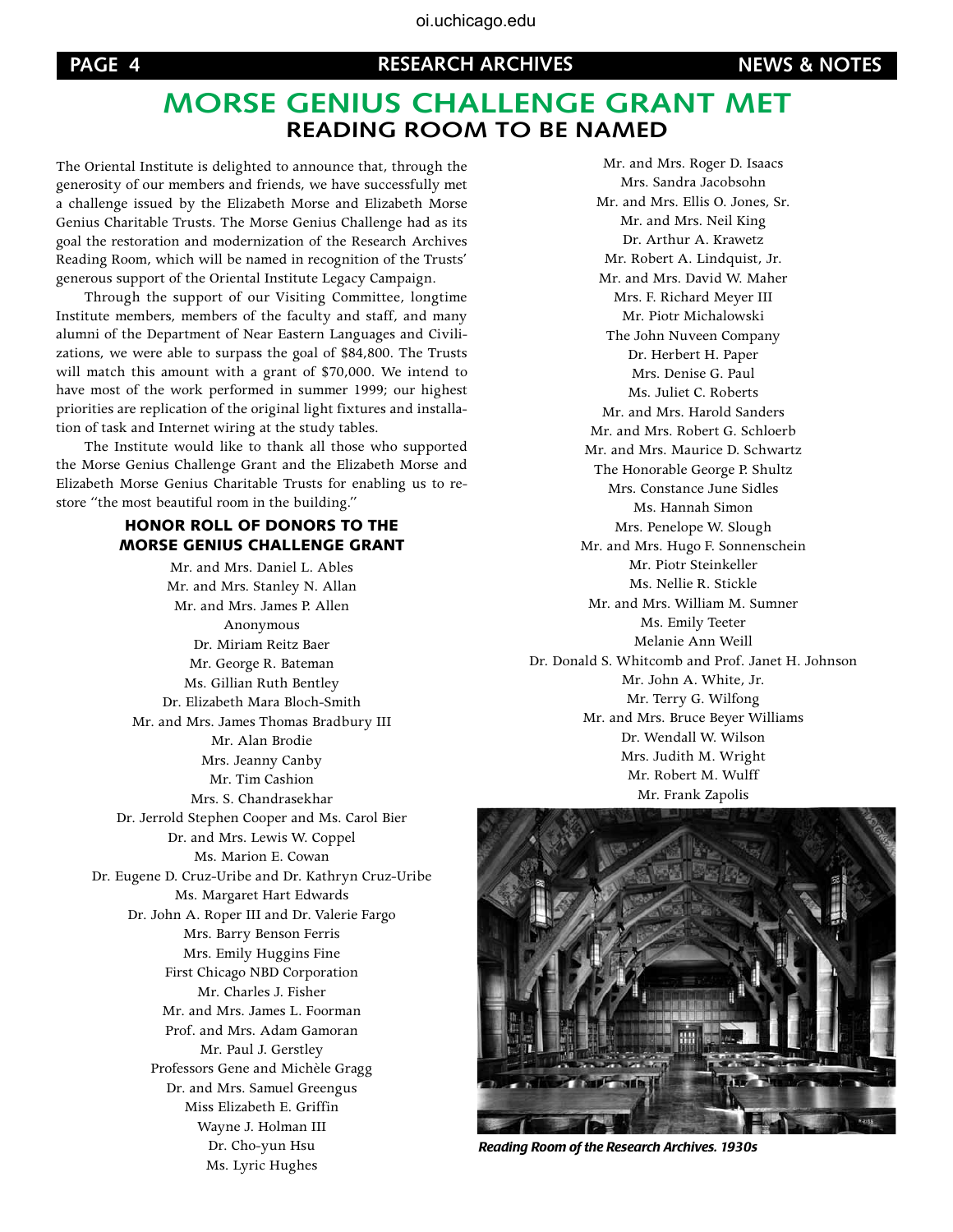## **JAMES HENRY BREASTED MEDALLION AWARDED TO ELIZABETH B. TIEKEN**

In a private ceremony on 6 January 1999, the second James Henry Breasted Medallion was presented to Mrs. Theodore D. (Elizabeth) Tieken by Mr. Hugo F. Sonnenschein, President of the University of Chicago. The Medallion, which is awarded at the discretion of the Director, is the Oriental Institute's highest honor and recognizes long-term service to the Institute.

Mrs. Tieken, a charter member of the Oriental Institute Visiting Committee, has volunteered for many years in the basement of the Institute, sorting and mending potsherds and other objects from many of the Institute's expeditions. In addition to faithful encouragement of Institute projects and teaching, she has been a staunch advocate of the Institute's commitment to serious intellectual endeavor.





*Left: Mrs. Tieken in 1988, flanked by one of countless pots she reassembled*

*Center: Mrs. Tieken with Oriental Institute Visiting Committee Member Jill Carlotta Maher, who received the Breasted Medallion in 1997*

*Right (from left to right): Gene Gragg, Director of the Oriental Institute, joins Mrs. Tieken and Hugo F. Sonnenschein, President of the University of Chicago*

*Photographs by Jean Grant*

## EGYPTIAN GALLERY REOPENs

Saturday 22 May — *Egypt Unveiled*, Black-tie gala and gallery preview

Sunday 23 May — Free Members Gallery Preview, 10:00 am – 6:00 pm

Wednesday 26 May — Free Members Gallery Preview, 4:00 pm–8:00 pm

Thursday 27 May — Members Reception, 5:30 pm

Saturday 29–Monday 31 May — Public Opening

The Summer Issue of *News & Notes* Will Offer Full Details of Programming

Look for the Summer Issue in Your Mailbox 8 May

**DIG IN JORDAN: SEE PAGES 10–11**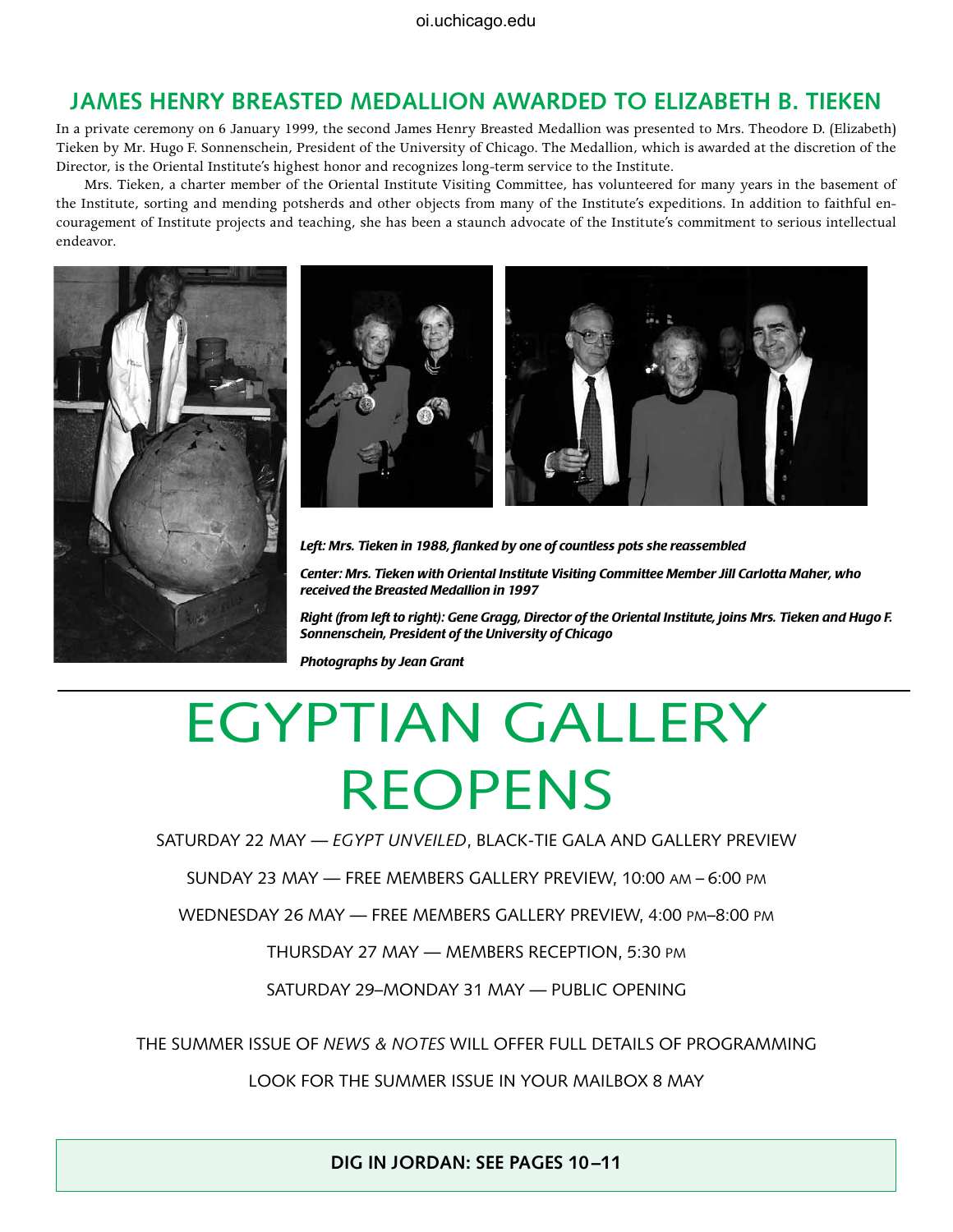## **"Hits" on Oriental Institute's Website**

*John C. Sanders and Charles E. Jones*

Usually the Computer Laboratory's section of *News & Notes* discusses the latest computer-based materials being utilized by Institute research projects or made available on the Institute's World-Wide Website. In this issue we reverse this procedure, looking instead at what electronic resources are being sought out and accessed by scholars, students, and the general public worldwide. We look at these statistics on a regular basis to ascertain "what's hot" and "what's not," so to speak, and we thought the Institute's members and friends might like to know how our efforts to reach a wider, Internet audience has been rewarded with continual growth over the past five years and to learn what are the most frequently visited pages of our website.

Information on any website is stored as "pages" of text, with most pages being augmented by the inclusion of photographs or drawings. The basic tool we use to ascertain what information is sought from the Institute's website, therefore, is the number of accesses or "hits" on each of the pages that are made available about the Institute's museum and various research projects; each hit recorded on our website represents a single request by someone to view a single page of information. If that same person returns to our website the next day to revisit that same page, this second request represents another hit on that page in our website statistics. As shown in the chart below, access to pages on our site has grown from a little over 8,000 to nearly 162,000 hits per week during the past four years of operation, averaging a little over 20,000 hits per day.

The chart illustrates steady growth in use of the Institute's website by the Internet community. Perhaps the single most rewarding number is the "number of domains" because it is the best indicator we have of just how many individuals are connecting to our website on a weekly basis. One or more computer users can connect to the Institute's website from a single domain and, therefore, the domain numbers represent a **minimum** number of individuals who access information from our website on a weekly basis. This single statistic — an average of over 5,500 persons per

| Year | Week  | "Hits" per<br>Week | Daily<br>High | Daily<br>Average | Number of<br>Domains |
|------|-------|--------------------|---------------|------------------|----------------------|
| 1998 | 10/24 | 161,762            | 27,769        | 20,220           | 6,025                |
|      | 3/21  | 103,854            | 17,187        | 12,982           | 4,882                |
| 1997 | 10/25 | 106,872            | 17,711        | 13,359           | 4,715                |
|      | 3/22  | 63,915             | 11,632        | 7,319            | 3,756                |
| 1996 | 10/26 | 57,174             | 10,298        | 7,147            | 3,247                |
|      | 3/16  | 32,944             | 5,461         | <b>NA</b>        | 2,227                |
| 1995 | 10/28 | 28,421             | 6,159         | <b>NA</b>        | 1,862                |
|      | 5/1   | 8,090              | <b>NA</b>     | <b>NA</b>        | 1,593                |

*Chart showing access to Oriental Institute website by weekly "hits," with daily high, average, and number of originating domains indicated*

week visiting the Oriental Institute's site throughout 1998 — is an order of magnitude larger than the number of persons who actually walk through the doors of the Institute on a weekly basis.

One additional statistic from our weekly access logs illustrates the reach of the Institute's website, and how it disseminates information about ancient Near Eastern studies world-wide. During the week 23–30 January 1999 visitors to the Institute's website came from *91 countries* around the world.

The popular pages of the Institute's site are listed below in descending order of "hits" for the week 23–30 January 1999, using 200 hits per week as an arbitrary cutoff point. The most popular pages are the "home pages" of the museum and the various projects of the Oriental Institute, which are accessed by scholars, students, and the general public from around the world.

These "home page" statistics by no means tell the entire story of how frequently any part of the Oriental Institute's website is visited during any given week; the statistics provided in the chart and list reflect just a single week's access logs. Anyone wishing further information about such matters is encouraged to view the entire history of the Institute's website statistics since 1995 at the following — case sensitive — web address:

http://www-oi.uchicago.edu/OI/INFO/STAT/OI\_WWW\_Stats.html

| Number of Hits | Web Page                                                                       |
|----------------|--------------------------------------------------------------------------------|
| 2,853          | Oriental Institute Home Page                                                   |
| 2,846          | Research Archives' ABZU Home Page                                              |
| 889            | Giza Plateau Computer Model Home Page                                          |
| 883            | Oriental Institute Museum Home Page                                            |
| 839            | Egypt and the Ancient Near East Web Resources<br>for Young People and Teachers |
| 717            | "Who Was Who Among the Royal Mummies," by<br>Edward Wente, Home Page           |
| 681            | Giza Plateau Mapping Project Home Page                                         |
| 582            | Oriental Institute Virtual Museum Home Page                                    |
| 553            | Oriental Institute Public Programs Page                                        |
| 486            | Computer Laboratory's Ancient Near Eastern Map<br>Series Home Page             |
| 463            | Oriental Institute What's New Page                                             |
| 448            | Oriental Institute Museum Highlights Home Page                                 |
| 378            | Death in Ancient Egypt                                                         |
| 244            | Archaeology Projects Home Page                                                 |
| 227            | Oriental Institute Photographic Archives Home<br>Page                          |
| 213            | Chicago Assyrian Dictionary Project Home Page                                  |
| 211            | Oriental Institute Announcement Page                                           |

*List of pages with most number of "hits" accessed from Oriental Institute's website during 23–30 January 1999*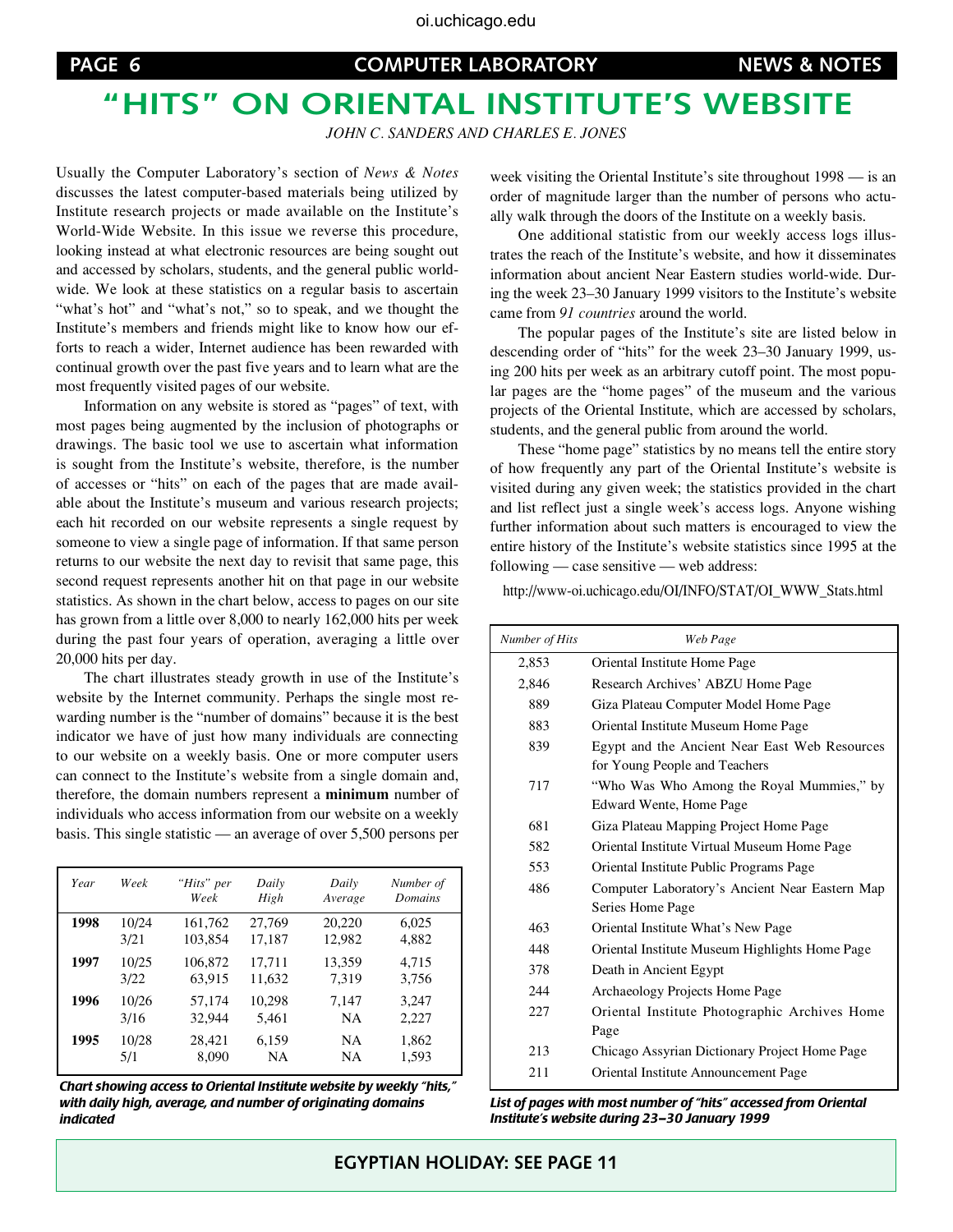#### oi.uchicago.edu**PAGE 7 PAGE 7 CALENDAR OF EVENTS (PULL OUT AND SAVE) PAGE 7 APRIL 1999 20 Tuesday Late Summer Blues 6 Tuesday Ancient Mariners** Steve Vinson P **20 Tuesday Ancient Mariners (cont.)** Continues through 25 May See 6 April 7:00–9:00 pm, Oriental Institute See page 12 for more information **21 Wednesday Rolling Stones: Economy, Society, 6 Tuesday Sh'hur** ✒ 7:30 pm, Breasted Hall See page 15 for more information **7 Wednesday From the Land of Sheba: Twenty Years of Research in Yemen** ✒ McGuire Gibson **(cont.)** 8:00 pm, Breasted Hall See 10 April See page 9 for more information **24 Saturday NO ANCIENT LIVES CLASS 10 Saturday Great Pyramids and Divine Kings: Old Kingdom in Ancient Egypt 25 Sunday Bashu: The Little Stranger** Frank Yurco P Ħ Continues through 5 June 10:00 am–12:00 noon, Oriental Institute **27 Tuesday Life According to Agfa** See page 12 for more information **10 Saturday Ancient Lives: Tomb-Builders of the Pharaohs 27 Tuesday Ancient Mariners (cont.)** Nicole B. Hansen P See 6 April Continues through 22 May 1:00–3:00 pm, Oriental Institute **28 Wednesday Rescuing Ancient Egypt** See page 13 for more information  $\boldsymbol{\chi}$ **11 Sunday Nubia 64: Moving the Temples of Ancient Egypt** 2:00 pm, Breasted Hall See page 9 for more information **13 Tuesday Under the Domim Tree** 7:30 pm, Breasted Hall See page 15 for more information **(cont.)** See 10 April **13 Tuesday Ancient Mariners (cont.)** See 6 April **17 Saturday Great Pyramids and Divine Kings**  See 10 April **(cont.)** See 10 April **2 Sunday The Brick and The Mirror 17 Saturday Ancient Lives: Tomb-Builders of the Pharaohs (cont.) 4 Tuesday Ancient Mariners (cont.)** See 10 April See 6 April **18 Sunday Mysteries of the Holy Land**

 $\bigcirc$ 

**8 Saturday Ancient Lives: Tomb-Builders of the Pharaohs (cont.)** See 10 April

7:30 pm, Breasted Hall See page 15 for more information

**and Culture in the Sixth Century Carbonized Petra Papyri** Traianos Gagos 8:00 pm, Breasted Hall See page 9 for more information

**24 Saturday Great Pyramids and Divine Kings** 

2:00 pm, Breasted Hall See page 9 for more information

7:30 pm, Breasted Hall See page 15 for more information

Carlotta Maher 8:00 pm, Breasted Hall See page 15 for more information

## **MAY 1999**

**1 Saturday Great Pyramids and Divine Kings** 

**1 Saturday Ancient Lives: Tomb-Builders of the Pharaohs (cont.)**

> 2:00 pm, Breasted Hall See page 9 for more information

**8 Saturday Great Pyramids and Divine Kings (cont.)** See 10 April

2:00 pm, Breasted Hall See page 9 for more information

**20 Tuesday Ancient Mariners On-line** Steve Vinson Continues through 13 July See page 13 for more information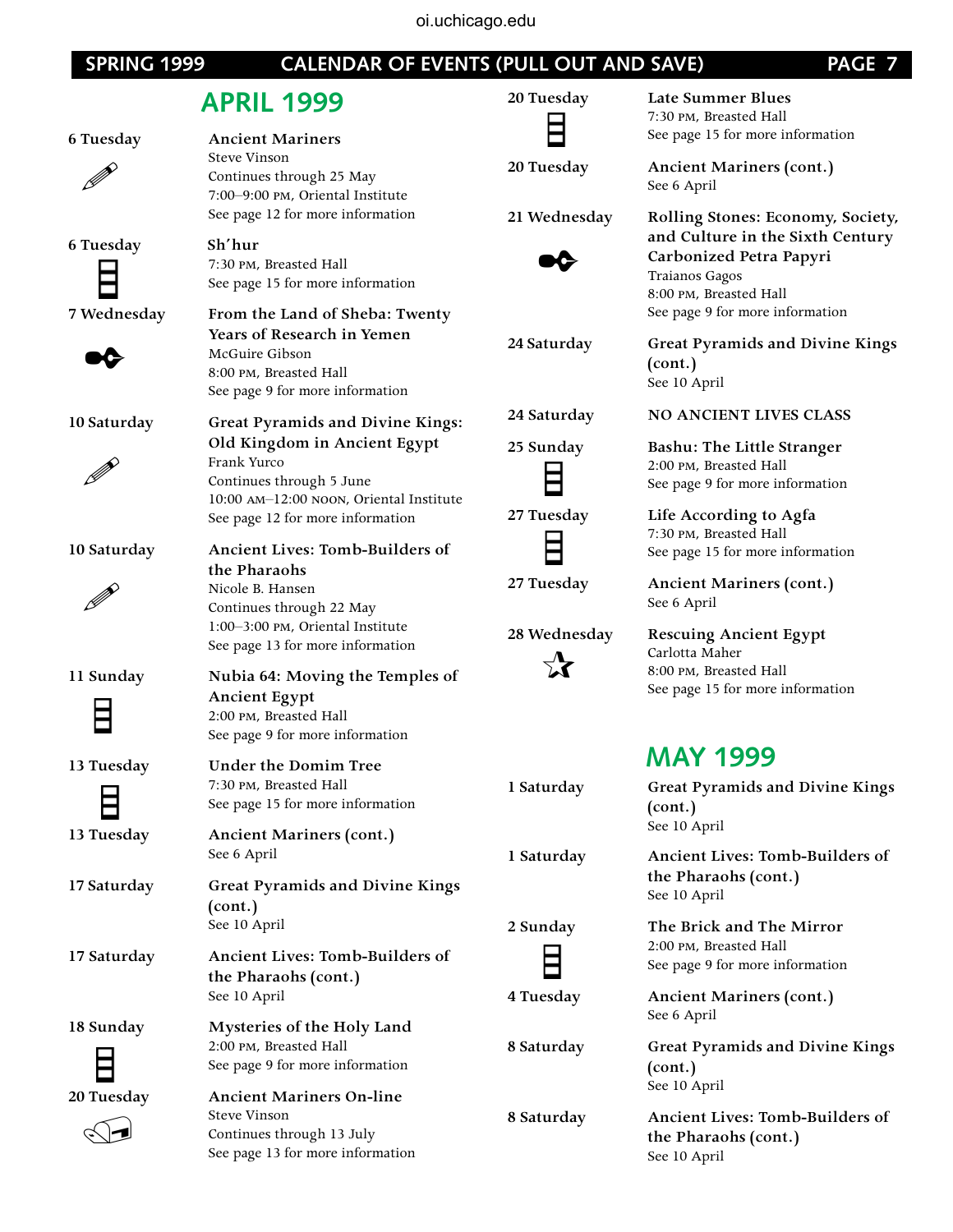oi.uchicago.edu

| PAGE 8         | <b>CALENDAR OF EVENTS (PULL OUT AND SAVE)</b>                                                                            |                         | <b>NEWS &amp; NOTES</b>                                                                                                                 |
|----------------|--------------------------------------------------------------------------------------------------------------------------|-------------------------|-----------------------------------------------------------------------------------------------------------------------------------------|
| 9 Sunday       | I Shall Salute the Sun Once Again<br>and The House is Black<br>2:00 PM, Breasted Hall<br>See page 9 for more information | 5 Saturday              | <b>JUNE 1999</b><br><b>Great Pyramids and Divine Kings</b><br>(ends)<br>See 10 April                                                    |
| 11 Tuesday     | <b>Ancient Mariners (cont.)</b><br>See 6 April                                                                           | 6 Sunday                | This Old Pyramid<br>2:00 PM, Breasted Hall                                                                                              |
| 14 Friday      | Turkey and the Grandeur That Was<br>Rome                                                                                 |                         | See page 9 for more information                                                                                                         |
|                | 5:30-8:00 PM, Gleacher Center<br>See page 14 for more information                                                        | 11 Friday               | Gods, Saints, and Kings<br>Richard L. Chambers<br>Continues through 25 June                                                             |
| 15 Saturday    | Turkey and the Grandeur That Was<br>Rome                                                                                 |                         | See page 9 for more information                                                                                                         |
| $\vec{\chi}$   | 9:30 AM-4:30 PM, Gleacher Center<br>See page 14 for more information                                                     | 13 Sunday               | Obelisk<br>2:00 PM, Breasted Hall                                                                                                       |
| 15 Saturday    | Great Pyramids and Divine Kings<br>(cont.)<br>See 10 April                                                               | 20 Sunday               | See page 9 for more information<br>Out of the Fiery Furnace: From<br><b>Stone to Bronze</b>                                             |
| 15 Saturday    | Ancient Lives: Tomb-Builders of<br>the Pharaohs (cont.)                                                                  |                         | 2:00 PM, Breasted Hall<br>See page 9 for more information                                                                               |
|                | See 10 April                                                                                                             | 27 Sunday               | Out of the Fiery Furnace: From<br>Swords to Ploughshares                                                                                |
| 16 Sunday      | The Travelers<br>2:00 PM, Breasted Hall<br>See page 9 for more information                                               |                         | 2:00 PM, Breasted Hall<br>See page 9 for more information                                                                               |
| 18 Tuesday     | <b>Ancient Mariners (cont.)</b><br>See 6 April                                                                           |                         | <b>JULY 1999</b>                                                                                                                        |
| 19 Wednesday   | Mummies Meet High Tech<br><b>Emily Teeter</b><br>8:00 PM, Breasted Hall<br>See page 15 for more information              | 10 Saturday             | Secrets of the Past: Excavating the<br>Citadel of Ancient Philadelphia<br>Continues through 24 July<br>See page 11 for more information |
| 22 Saturday    | <b>Great Pyramids and Divine Kings</b><br>(cont.)<br>See 10 April                                                        | 30 Friday               | <b>Egyptian Holiday</b><br>Karen L. Wilson<br>Continues through 9 August<br>See page 11 for more information                            |
| 22 Saturday    | Ancient Lives: Tomb-Builders of<br>the Pharaohs (ends)<br>See 10 April                                                   |                         | <b>SEPTEMBER 1999</b>                                                                                                                   |
| 23 Sunday      | <b>Ancient Echoes: Tales from Egypt</b><br>2:00 PM, Breasted Hall<br>See page 15 for more information                    | 24 Friday               | Gods, Saints, and Kings<br><b>Emily Teeter</b><br>Continues through 8 October<br>See page 9 for more information                        |
| 24 Monday<br>҉ | <b>Ancient Echoes: Tales from Egypt</b><br>10:00 AM and 12:00 NOON, Breasted Hall                                        |                         | <b>KEY TO SYMBOLS</b>                                                                                                                   |
|                | See page 15 for more information                                                                                         | $\mathscr{D}$           | ADULT EDUCATION COURSES                                                                                                                 |
| 25 Tuesday     | <b>Ancient Mariners (ends)</b><br>See 6 April                                                                            | $\mathbb{C}$<br>ó       | CORRESPONDENCE/INTERNET COURSES<br>DINNERS/LUNCHEONS                                                                                    |
| 29 Saturday    | Public Opening, Egyptian Gallery<br>See page 5 for more information                                                      | *<br>$\bullet \diamond$ | FAMILY/CHILDREN'S PROGRAMS                                                                                                              |
| 29 Saturday    | NO GREAT PYRAMIDS CLASS                                                                                                  | ☆                       | MEMBERS LECTURES<br>SPECIAL EVENTS                                                                                                      |
| 30 Sunday<br>E | <b>Mummies Made in Egypt</b><br>2:00 PM, Breasted Hall<br>See page 9 for more information                                | 目<br>ナ<br><b>FILMS</b>  | TRAVEL PROGRAMS                                                                                                                         |

## **JULY 1999**

## **SEPTEMBER 1999**

## **RBOLS**

- ERNET COURSES
- OGRAMS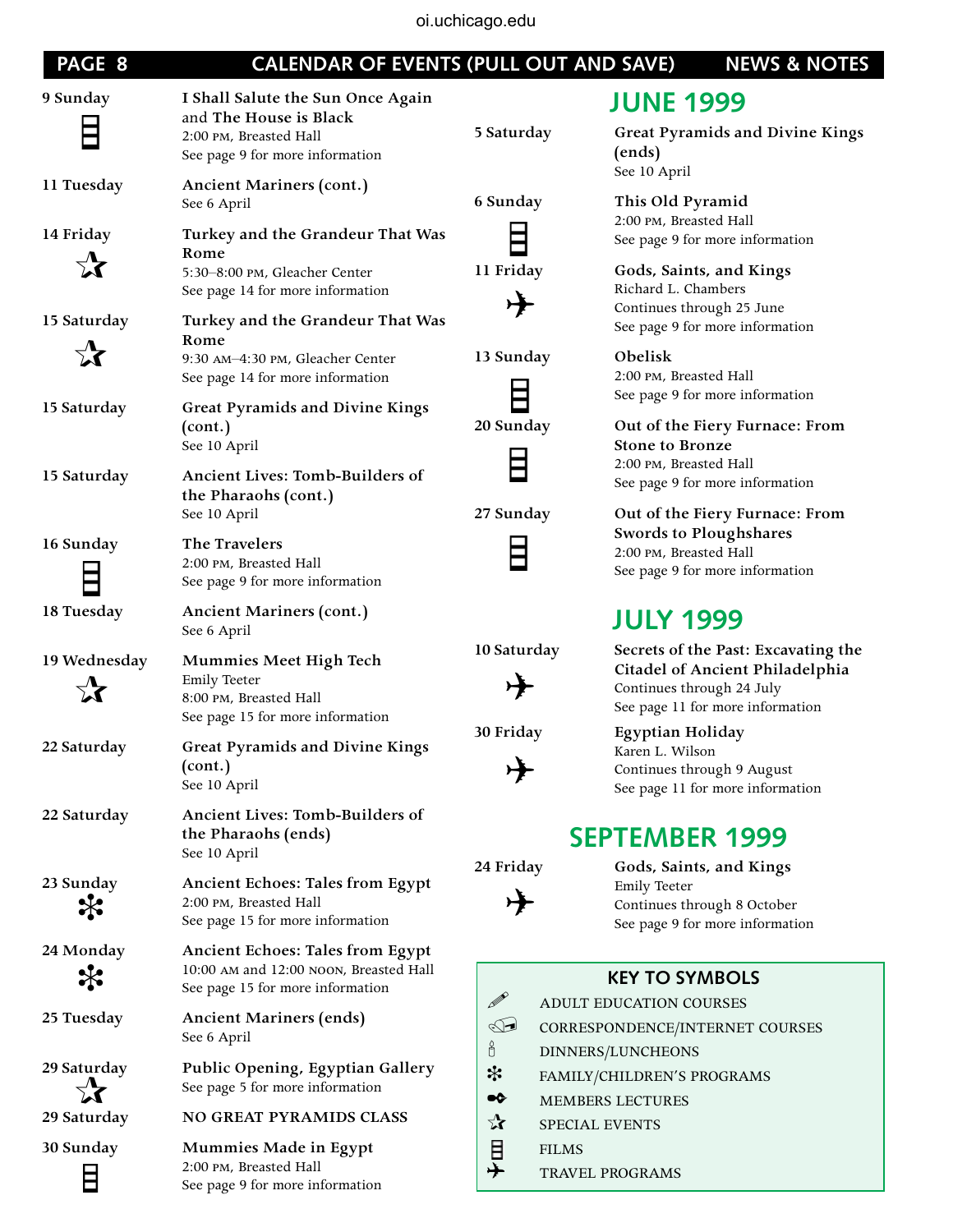#### **SPRING 1999 SPRING 1999 Members Lectures, Sunday Films PAGE 9 PAGE 9**

#### MEMBERS LECTURES

From the Land of Sheba: Twenty Years of Research in Yemen Professor McGuire Gibson Wednesday 7 April

#### 8:00 pm, Breasted Hall (Reception Following) Co-sponsored by the Archaeological Institute of America

Professor McGuire Gibson will give an introduction to Yemen and place its archaeology in historical context. Although for almost one hundred years there has been some scholarly investigation of the ancient kingdoms of Sheba, Qataban, and Himyar, systematic survey and excavation in the northern parts of Yemen began in earnest only in 1978. Over the past twenty years the Oriental Institute has played a major role in establishing the long-term cultural sequence and related environmental conditions of ancient Yemen.

#### Rolling Stones: Economy, Society, and Culture in the Sixth Century Carbonized Petra Papyri Visiting Scholar Traianos Gagos Wednesday 21 April 8:00 pm, Breasted Hall (Reception Following)

Visiting Scholar Traianos Gagos will give an illustrated lecture on the conservation and study of 150 carbonized rolls of papyrus discovered in the northeast annex of a Byzantine Church in Petra, Jordan. These papyri provide unique insights into a previously dark phase of Petra's existence and an intimate look into the public and private affairs of the local elite. Gagos will also speak about the economy as well as the multi-ethnic and multilingual culture of sixth century Petra.

Traianos Gagos, Archivist of the University of Michigan Papyrus Collection and Vice President of the American Society of Papyrologists, is a visiting scholar in the Department of Near Eastern Languages and Civilizations.

#### SUNDAY FILMS

On Sunday afternoons you can enjoy the best in documentary and feature films on the Middle East at the Oriental Institute. Films begin at 2:00 pm and admission is free. This spring we are featuring contemporary films from Iran, as well as an *Archaeology on Film* series highlighting technological achievements in ancient times.

4 April Easter — no film showing.

11 April *Nubia 64: Moving the Temples of Ancient Egypt* — this film documents the remarkable story of how monumental ancient Egyptian temples were saved from submersion prior to the construction of the Aswan Dam.

18 April *Mysteries of the Holy Land —* from the award-winning *Archaeology* series produced by the Archaeological Institute of America.

On the next four Sundays, we present a festival of feature and documentary films from Iran. This series is co-sponsored by the Center for Middle Eastern Studies and the Language Laboratories and Archives, University of Chicago. Films are in English or in Persian with English subtitles. Iranian documentary filmmaker Mansooreh Saboori will introduce each showing and provide commentary and answer questions after each film.

25 April *Bashu: The Little Stranger* — directed by Bahram Bayzai, world-renowned Iranian movie-maker and playwright, this film tells the story of Bashu, a young boy whose family is killed in an air strike on his town in southern Iran. Transported to northern Iran, Bashu must deal with life in a new environment where he cannot understand the local dialect and is viewed as an alien. (1985)

2 May *The Brick and the Mirror* — the most famous Iranian feature film of the 1950s, *The Brick and the Mirror* depicts a mechanized modern world filled with such gloomy social realities as pseudointellectualism, hypocrisy, and the red-tape of bureaucratic government institutions. Directed by Ebralim Golestan. (1958)

9 May *I Shall Salute the Sun Once Again* — produced and directed by Mansooreh Saboori, this documentary film in English focuses on the life and poetry of Forugh Farrokhzad, Iran's most famous modern poet. (1997)

9 May *The House is Black* — a special showing of the internationally acclaimed documentary directed by Forugh Farrokhzad. (1962)

16 May *The Travelers* — on their way to Tehran to attend the wedding of a close relative, an entire family is killed in an automobile accident. All of the wedding preparations then become a memorial in this film directed by Bahram Bayzai. (1989)

23 May "Ancient Echoes: Tales From Egypt" — a theater production for families. See page 15 for more information.

30 May *Mummies Made in Egypt —* a film for the whole family, this 25-minute animated and live-action movie based on the *Reading Rainbow* book by Aliki stars LeVar Burton of "Star Trek: The Next Generation."

On Sundays in June we present *Archaeology on Film*, a selection of documentaries highlighting great technological breakthroughs that took place in ancient Egypt, the Near East, and the Mediterranean world.

6 June *This Old Pyramid —* Egyptologist Mark Lehner and professional stonemason Roger Hopkins suggest how the pyramids were built by actually building one in the shadow of the great pyramids at Giza. From the PBS *Nova* series.

13 June *Obelisk* — Lehner and Hopkins join forces once again to reconstruct an ancient Egyptian obelisk.

20 June *Out of the Fiery Furnace: From Stone to Bronze* — this episode of an acclaimed PBS series on the discovery and use of metal resources highlights bronze, the first high-tech metal of ancient times.

27 June *Out of the Fiery Furnace: From Swords to Ploughshares* — this episode traces the transition from bronze to iron, and the impact of this change on human history.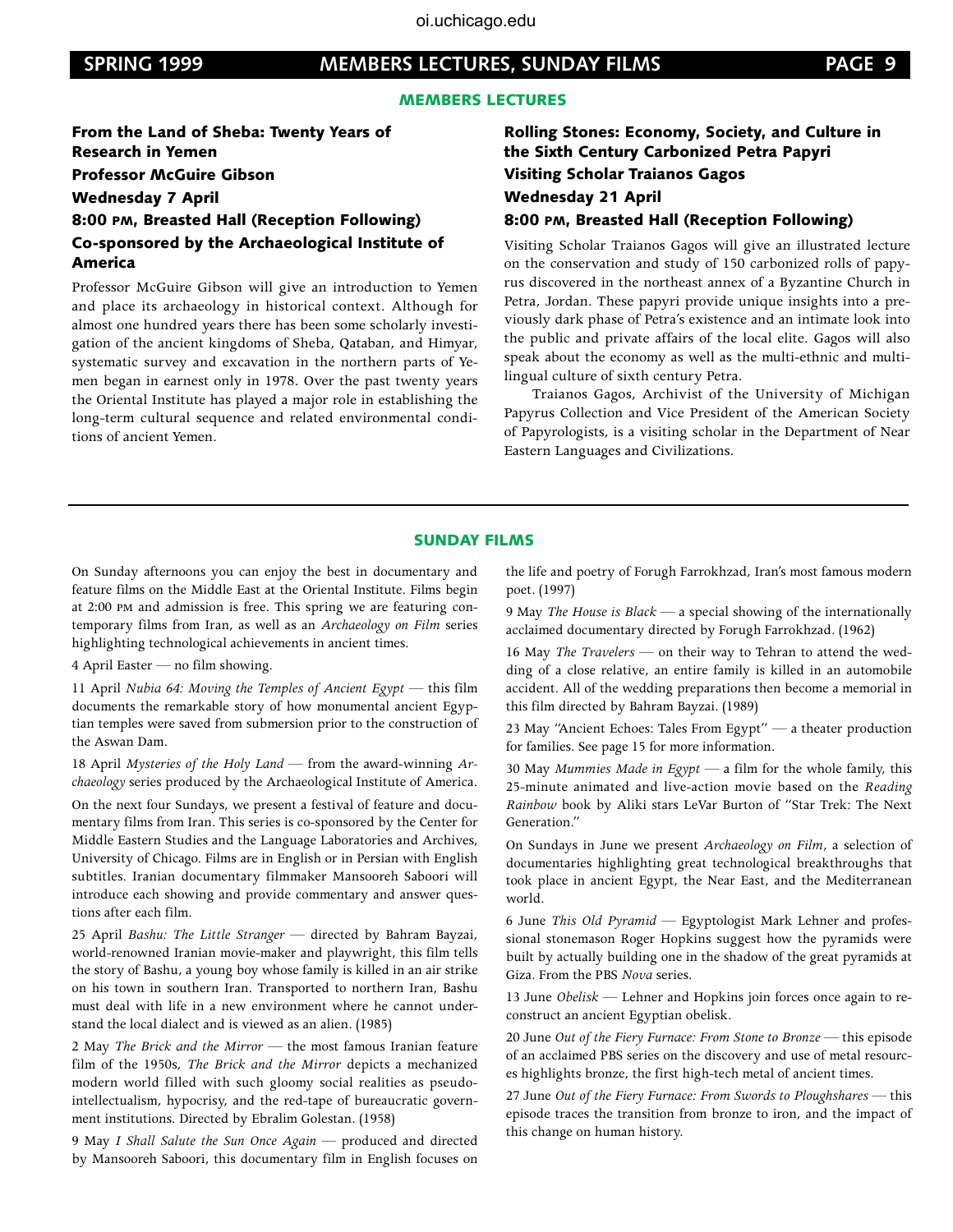#### Gods, Saints, and Kings: Discovering Central Anatolian Turkey

#### 11–25 June and 24 September–8 October 1999

The Oriental Institute, in conjunction with the Center for Middle Eastern Studies, is delighted to offer *Gods, Saints, and Kings: Discovering Central Anatolian Turkey*, which <sub>5</sub>rst departed in September 1998. For 1999, we offer the tour twice, once in June, escorted by Professor Emeritus Richard L. Chambers, and once in September, escorted by Associate Curator Emily Teeter, Ph.D.

**Cost (per person, double occupancy): Chicago: June \$4,213, September \$3,953; New York: June \$4,163, September \$3,928; \$3,225 land only; \$650 single supplement. For full itinerary, please see** *News & Notes* **Number 160 Winter 1999.** 

For more information or to reserve space on the tour, please call the Membership Of<sub>5</sub>ce at (773) 702-1677.

#### DIG ON-SITE IN JORDAN

#### Secrets of the Past: Excavating the Citadel of Ancient Philadelphia

#### 10–24 July 1999

ITINERARY

The Oriental Institute is delighted to offer *Secrets of the Past: Excavating the Citadel of Ancient Philadelphia,* a rare opportunity to excavate at a genuine archaeological dig.

**Cost (per person, double occupancy): \$3,937 (land/air package, plus air taxes); \$2,537 land-only; \$500 single supplement; \$400 tax-deductible contribution to the Oriental Institute. For more information or to reserve space on this tour, please call the Membership Office at (773) 702-1677.**

**Day One — USA/Amman:** Arrival at Amman International Airport. Transfer to Radisson Hotel. Meals in flight.

**Day Two — Amman:** Orientation tour of Amman in the morning, return to the hotel for a brief rest. In the afternoon a two-hour workshop with the antiquities team to review their program at the site and the excavations that will be undertaken. Welcome dinner at Kan Zaman Restaurant. B/D

| <b>Members</b> |              | <b>Comments</b>         | <b>Total</b>                |
|----------------|--------------|-------------------------|-----------------------------|
| <b>Price</b>   | <b>Price</b> |                         |                             |
| \$115          | \$135        | 8 wks                   |                             |
| \$139          | \$159        | 12 wks, Internet course |                             |
| \$115          | \$135        | 8 wks                   |                             |
| \$89           | \$109        |                         |                             |
|                |              |                         |                             |
| \$4            | \$5          |                         |                             |
| \$4            | \$5          |                         |                             |
| \$4            | \$5          |                         |                             |
|                |              |                         | <b>Non-Members</b><br>6 wks |

#### **TOTAL EDUCATION PROGRAMS \_\_\_\_\_**

I would like to become a member of the Oriental Institute. Enclosed is \$35 for individual membership or \$45 for family membership. **Please send a separate check for membership fee.**

| I prefer to pay by _____ Check ______ Money order _____ MasterCard | Visa                                |
|--------------------------------------------------------------------|-------------------------------------|
| Account number:                                                    | Expiration date: ____<br>Signature: |
| Name:                                                              | Address:                            |
| City/State/Zip:                                                    | Daytime phone:                      |

#### **Send to: The Oriental Institute Education Office, 1155 E. 58th St., Chicago IL 60637**

ADULT EDUCATION REGISTRATION AND REFUND POLICY For multi-session courses, a full refund is granted to anyone who notifies us about his/her cancellation before the first class meeting. A student who notifies us of his/her cancellation after the first class meeting, but before the second class meeting, receives a full refund minus a \$45 cancellation fee. After the second class meeting, no refunds are given unless the course is canceled by the Education Office. Those who are not registered may not attend classes. The Education Office reserves the right to refuse to retain any student in any course at any time. No credits are issued. All schedules are subject to change. Some courses may be subject to a small materials fee which will be announced at the first class meeting.

For single-session programs, no refunds are given, but if notification of cancellation is received at least 48 hours before the program begins, a credit voucher will be issued for the full amount of the program, less a cancellation fee. The voucher is usable for any single-session Oriental Institute Museum Education program for a full calendar year from the date that appears on the voucher.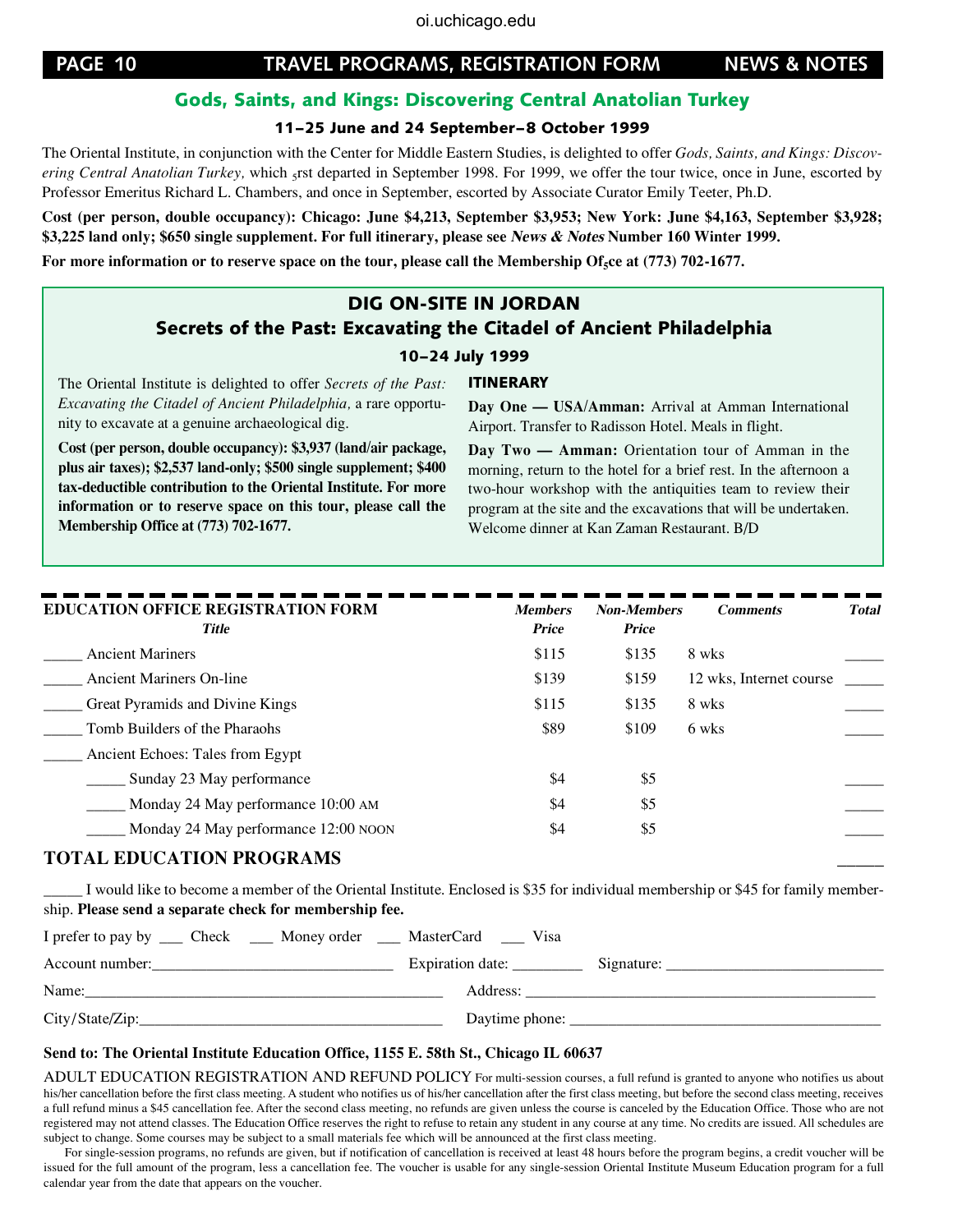**Day Three — Amman/Dead Sea:** Depart 7:00 am to work at Citadel until 2:00 pm. Box lunch provided. Return to hotel prior to afternoon visit to the Dead Sea Spa for a swim in the Dead Sea. Return to Amman. B/L

**Day Four — Amman/Jerash:** Depart 7:00 am to work at Citadel until 2:00 pm. Box lunch provided. Return to hotel prior to afternoon visit to Jerash. Return to Amman. Dinner at Reem al-Bawadi restaurant. B/L/D

**Day Five — Amman:** Depart 7:00 am to work at Citadel until 2:00 pm. Box lunch provided. Return to hotel for late afternoon workshop given by the Antiquities Department Personnel, focusing on their progress at the dig and general guidelines. B/L

**Day Six — Amman:** Depart 7:00 am to work at Citadel until 2:00 pm. Box lunch provided. Return to hotel prior to afternoon tour of Amman. Oriental dinner at a Chinese Restaurant. B/L/D

**Day Seven — Jordan:** A full day tour of the northern cities of Jordan, featuring Um Quais, Pella, and Ajlun. Lunch at Pella. Return to Amman through the northern part of the Jordan Valley Road. B/L

**Day Eight — Amman/Madaba/Mt. Nebo:** Depart 7:00 am to work at Citadel until 2:00 pm. Box lunch provided. Late afternoon visit to Madaba to tour St. George Church and Archaeological Park. Dinner at Haret Jdoudnah restaurant in Madaba. Continue to Mt. Nebo for a visit and to watch the sunset. Wine tasting at sunset. Return to Amman. B/L/D

**Day Nine — Amman:** Depart 7:00 am to work at Citadel until 2:00 pm. Box lunch provided. Late afternoon cocktail party at the Citadel to celebrate the completion of the work at the site. Certificates of Participation will be awarded to all participants. B/L

**Day Ten — Kerak/Wadi Musa:** Check out of hotel and transfer via Kings Highway to Umm Rassas Kerak. Lunch at the Rest House in Kerak. Arrival in Wadi Musa and check in at Taybet Zaman Village. B/L

**Day Eleven — Petra:** A full day visit to Petra, lunch at the Basin. Afternoon climb to one of the high places. Dinner at Ali Baba restaurant. Return to hotel. B/L/D

**Day Twelve — Beidha/Little Petra/Aqaba:** Morning visits to Beidha and Little Petra, followed by a visit to the Wadi Rum in the afternoon. Lunch at the Rest House and proceed by  $4 \times 4$  vehicles to the Rum. Transfer to Aqaba. Arrival and check in at Radisson SAS Aqaba Hotel. Farewell dinner at the Royal Yachting Club. B/L/D

**Day Thirteen — Red Sea:** Day at leisure on the Red Sea. B

**Day Fourteen — Amman:** Departure from Aqaba for flight to Amman. Remainder of day in Amman at leisure. Overnight Radisson SAS Hotel. B

**Day Fifteen — Amman/USA:** Depart Amman for USA. Meals in flight.

#### Family Vacation: Egyptian Holiday

#### 30 July – 9 August 1999

The Oriental Institute is delighted to offer *Egyptian Holiday,* a tour escorted by Museum Director Karen L. Wilson.

**Cost (per person, double occupancy): \$3,395 (land/air package, plus air taxes); \$2,195 land-only; \$300 single supplement; \$400 tax-deductible contribution to the Oriental Institute per adult. For more information or to reserve space on this tour, please call the Membership Office at (773) 702- 1677.**

#### ITINERARY

**Day One — USA/Egypt:** Depart USA via Egypt Air. Meals in flight.

**Day Two — Cairo:** Arrive Cairo, transfer to hotel. Meals in flight.

**Day Three — Cairo:** Full day tour of Cairo. Egyptian Museum, including Mummy Room in morning. After lunch, Coptic Cairo including Abu Sergeh Church, Ben Ezra Synagogue, Hanging Church, and Coptic Museum (time permitting). B/L/D

**Day Four — Cairo:** Full day tour of Islamic Cairo, including Citadel, Mosque of Mohammed Ali, Ibn Tulun, and Islamic Museum. Lunch at local restaurant. B/L

**Day Five — Luxor:** Flight to Luxor for embarkation on Sonesta Sun Goddess and visits to Karnak and Luxor Temple. Evening visit to Luxor Museum. B/L/D

**Day Six — Luxor/Edfu:** Early morning visit to the West Bank, including Valley of Kings, Hatshepsut, Valley of Queens, and Statues of Memnon. Lunch and sail to Edfu. B/L/D

**Day Seven — Edfu/Kom Ombo:** Early morning visit to Edfu. Lunch while sailing. Late afternoon visit to Kom Ombo Temple. Overnight in Kom Ombo. B/L/D

**Day Eight — Aswan:** Fly to Aswan where you will enjoy a felucca sail to view the Aga Khan Mausoleum and Botanical Gardens. Optional Abu Simbel extension. Evening visit to Nubian Museum. B/L/D

**Day Nine — Aswan/Cairo:** Morning visits to Philea Temple, Unfinished Obelisk, Old and High Dams. Afternoon flight to Cairo, transfer to Semiramis InterContinental Hotel. B

**Day Ten — Cairo:** Full day sight-seeing to the pyramids of Giza, Dashur, and Saqqarah. Visits to the Solar Boat, Sphinx, and Mastabah of Merenruka. B/L/D

**Day Eleven — Egypt/USA:** Return to USA. Meals in flight.

**Abu Simbel Extension Day Eight:** Those who wish may travel from Cairo to Abu Simbel for a visit to the temple of Ramses II, studied by James Henry Breasted on the first University of Chicago Egypt expedition in 1905/06. After seeing the temple, travel to Aswan to rejoin the rest of the group.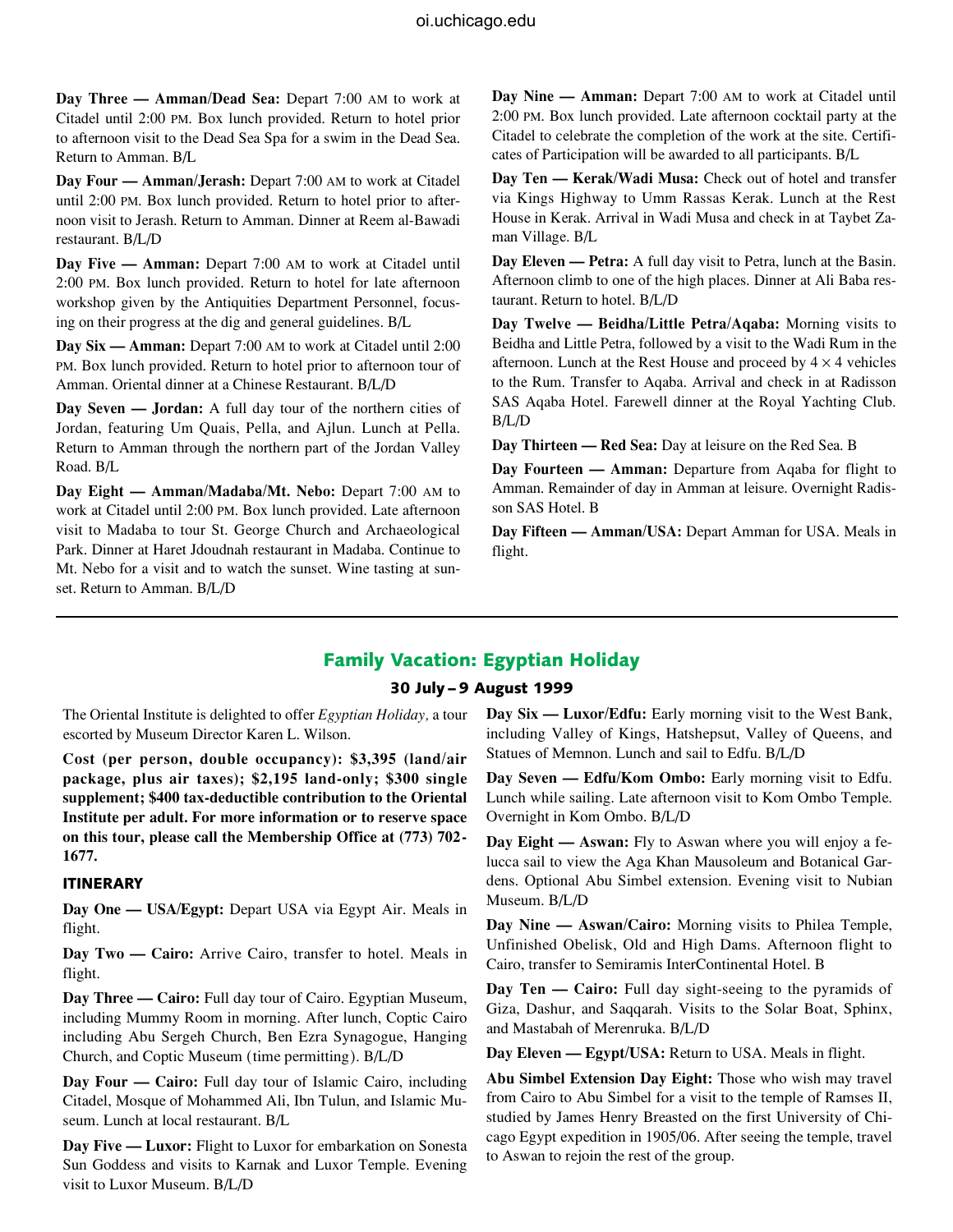#### **PAGE 12 ADULT EDUCATION COURSES NEWS & NOTES**

#### ANCIENT MARINERS

Steve Vinson Tuesdays 6 April–25 May 7:00–9:00 pm



#### Oriental Institute

Encounter the ships and men — and sometimes women who sailed the Mediterranean, the Nile, and the Red Sea from earliest times to the end of the Roman era. Find out how the Greeks reached Troy, how the Phoenicians built their maritime empire, and how merchants, diplomats, and travelers spread culture and prosperity throughout the ancient Near East and Aegean world. This eight-session course uses ancient art, literature, and firsthand information from underwater archaeology to explore how ancient mariners pursued trade, conquest, and adventure in the days when power on the sea first became a key to empire. Slide and video presentations introduce the surviving remains of many ancient ships, from the royal barge of Cheops, who built the Great Pyramid at Giza, to the fabulous Late Bronze Age shipwreck at Uluburun, Turkey, with its wealth of Mycenean, Canaanite, and other Near Eastern treasures.

**Steve Vinson**, an Oriental Institute Research Associate, holds a Ph.D. in Egyptology and a master of arts degree in nautical archaeology. Author of *Egyptian Boats and Ships* and *The Nile Boatmen at Work*, he participated in a number of underwater archaeological excavations and is currently a consultant on the excavation of a Roman shipwreck in Alexandria harbor.

This course meets at the Oriental Institute on Tuesday evenings from 7:00 to 9:00 pm beginning 6 April and continuing through 25 May 1999.

#### Required text

*Ships and Seamanship in the Ancient World.* Lionel Casson. Baltimore: Johns Hopkins University Press, 1995. Available in paperback.

#### Recommended text

*Egyptian Boats and Ships.* Stephen Vinson. Buckinghamshire: Shire Publications, 1994.

Books can be purchased through the Suq, the Oriental Institute gift shop, by calling (773) 702-9510.

See page 10 to register.



#### GREAT PYRAMIDS AND DIVINE KINGS: OLD KINGDOM IN ANCIENT EGYPT

Frank Yurco Saturdays 10 April–5 June 10:00 am–12:00 noon Oriental Institute

The classic era of great pyramids and divine kings is explored in this course that highlights the history of ancient Egypt from the Archaic period through the Old Kingdom. Discussion begins with the unification of the country ca. 3150 bc and continues to the collapse of the central government nearly 1,000 years later. The second in an eight-part series of courses that trace the history of Egypt from ancient times to the nation of today, this class also stands alone as a study of the era when ancient Egypt experienced some of its greatest cultural and technological achievements.

**Frank Yurco** is an Egyptologist who has taught numerous courses on topics of ancient Near Eastern history, culture, and language, both at the Oriental Institute and the Field Museum of Natural History.

This course meets at the Oriental Institute on Saturdays from 10:00 am to 12:00 noon beginning 10 April and continuing through 5 June 1999. There is no class session on Saturday 29 May during Memorial Day weekend.

#### Required texts

*The Pyramids of Egypt.* 2nd revised edition. I. E. S. Edwards. London: Penguin Books, 1988.

*Ancient Egypt: Anatomy of a Civilization.* Barry J. Kemp. New York: Routledge, 1989.

*Ancient Egyptian Literature, Volume 1: The Old and Middle Kingdoms.* Miriam Lichtheim. Berkeley: University of California Press, 1975.

*A History of Egypt.* Nicholas Grimal. Oxford: Blackwells, 1992.

Books can be purchased through the Suq, the Oriental Institute gift shop, by calling (773) 702-9510.

See page 10 to register.



**SYMPOSIUM on Turkey: SEE PAGE 14**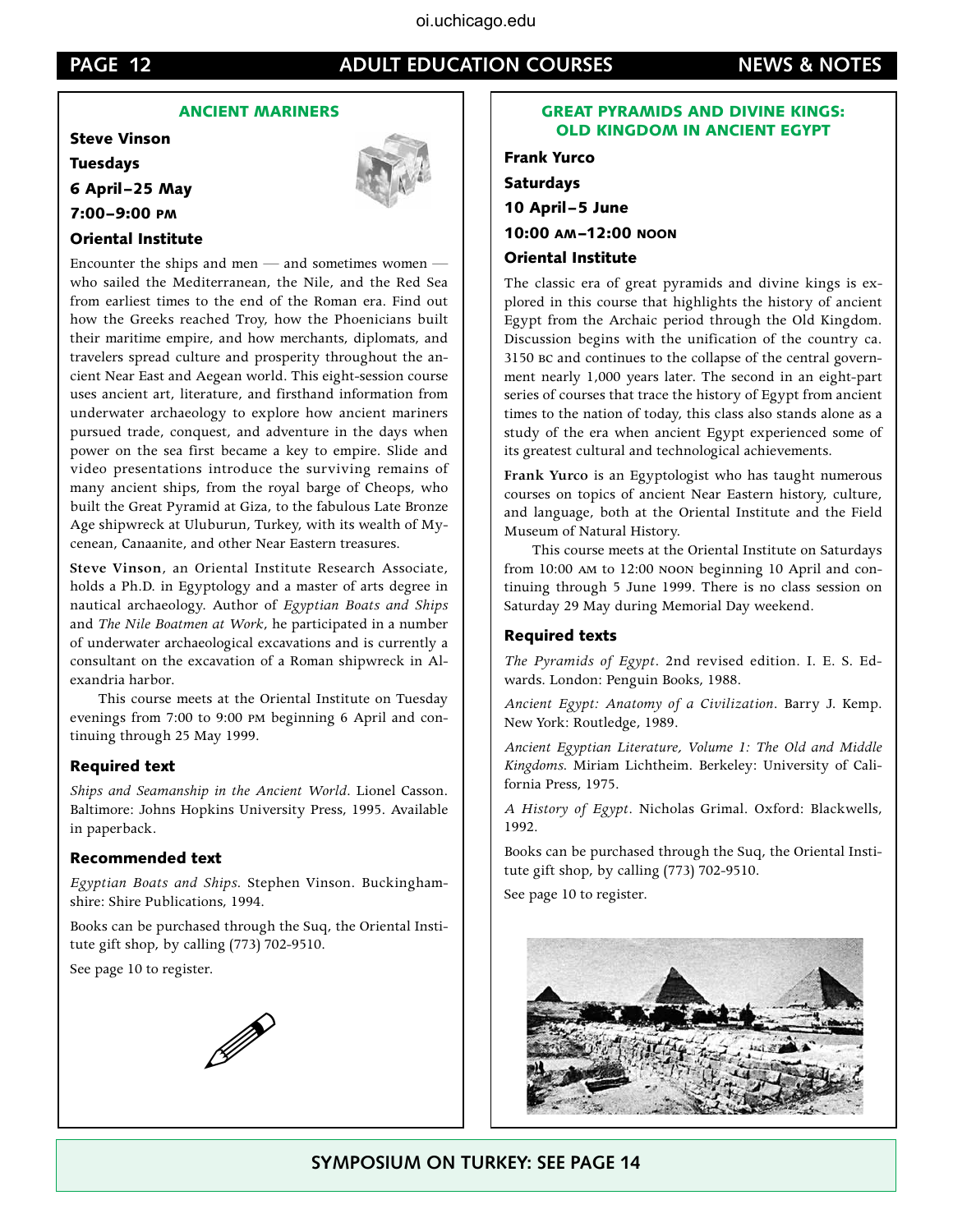#### ANCIENT LIVES: TOMB-BUILDERS OF THE PHARAOHS

Nicole B. Hansen

Saturdays

10 April–22 May

1:00–3:00 pm

#### Oriental Institute

The workmen who built the magnificent tombs in Egypt's Valley of the Kings left behind a vast array of artifacts, art, and documents that give an unparalleled glimpse into their professional and personal lives. Enter the world of these artisans and their families in this six-week course that introduces the workmen's village of Deir el-Medina and the people who may have built the tomb of King Tutankhamun. Along with slide lectures, class sessions include video clips of the site at Deir el-Medina. The instructor will also take participants on a special guided tour of the Oriental Institute Museum's new Egyptian Gallery when it reopens to the public.

**Nicole B. Hansen** is a Ph.D. candidate in Egyptology in the University of Chicago's Department of Near Eastern Languages and Civilizations. This course meets at the Oriental Institute on Saturdays from 1:00 to 3:00 pm beginning 10 April and continuing through 22 May 1999. There is no class session on 24 April.

#### Required texts

*Tomb-Builders of the Pharaohs.* Morris L. Bierbrier. Cairo: American University in Cairo Press, 1992.

*Pharaoh's Workers: The Villagers of Deir el-Medina.* Leonard H. Lesko. Ithaca: Cornell University Press, 1994 (paperback version).

Books can be purchased through the Suq, the Oriental Institute gift shop, by calling (773) 702-9510.

See page 10 to register.

#### Project Millennium

Several special events, indicated with the symbol, are presented as part of Project Millennium, sponsored by The Chicago Tribune. The promotion of the Environment theme (March–April 1999) is underwritten in part by ComEd. The theme for May–June 1999 is Discovery and Technology. For further information, contact the Project Millennium offices at (312) 322-8889 or visit their website at www. projectmillennium.org.

#### ANCIENT MARINERS ON-LINE

#### Steve Vinson 20 April–13 July



Explore the world of ancient seafarers from home, work, or school in this special Internet version of our on-campus course. Join instructor Steve Vinson in our "virtual classroom" where you will have direct and exclusive access to the course through a restricted homepage on the World-Wide Web. Conducted in six-lessons over twelve weeks, the course includes a detailed syllabus; the instructor's lectures in the form of informative essays; supplemental readings and bibliographies; a multitude of color graphics; and links to related websites around the world. All students will be automatically subscribed to a closed electronic discussion group where they can pose questions and discuss course content with each other and the instructor.

#### Hardware Requirements

To take this course, students need the following hardware as a minimum:

- Computer capable of accessing the World-Wide Web
- VGA video monitor (best set at a screen resolution of 800  $\times$ 600 pixels or higher)
- Personal, pre-existing e-mail account that permits sending and receiving electronic mail
- Modem capable of receiving data ideally at a speed of 33,600 bps (33.6K), not less than 28,800 bps (28.8K)

#### Software Requirements

The web pages for this course are optimized for Netscape 2.0 and higher. Other web browsers can be used that permit viewing graphics and tables (e.g., MicroSoft Internet Explorer 2.0 and higher). Browsers compatible with HTML version 2 or higher function best with these pages. Web browsers that do not support graphics are unsuitable.

#### Required and Recommended Texts

See listings for the on-campus course on page 12. See page 10 to register.

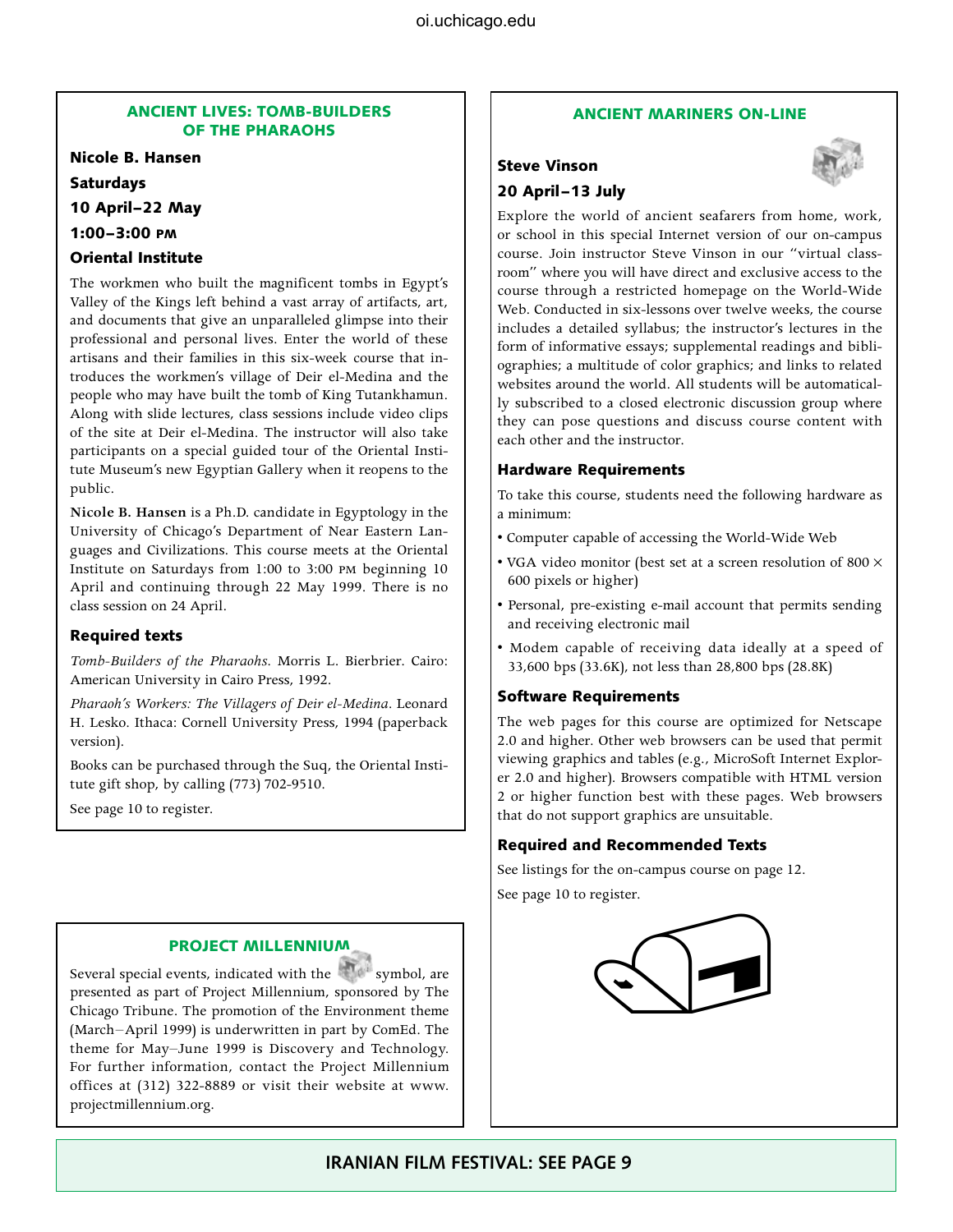## **WEEKEND SYMPOSIUM Turkey and the Grandeur that was Rome**

**Friday 14 May 5:30–8:00 pm and Saturday 15 May 9:30 am –4:30 pm**

**Gleacher Center**

Co-sponsored with the American-Turkish Council and the American Friends of Turkey, the Oriental Institute and the Graham School of General Studies present the weekend seminar *Turkey and the Grandeur that was Rome.*

Evidence of this centuries-long era survives in modern Turkey's wealth of monuments reflecting Roman imperial glory: temples, theaters, libraries, baths, stadiums, bridges, and walled towns. Today some of these ancient structures are in ruin while others are still used as concert halls, civic centers, and timeless transportation links. Throughout Turkey, museums are richly endowed with the treasures produced by sculptors, artists, and artisans of Roman Asia Minor.

Through vivid, slide-illustrated lectures, leading scholars present an overview of Roman civilization and the impressive remains of its grandeur in Turkey. The focus extends from art and architecture to politics and religion, from the eastern frontiers to the capital of the eastern Roman Empire, Constantinople, and the greatest of late Roman buildings, Hagia Sophia, which has long intrigued observers for its vast scale, immense cost, and stunning interior space.

Coordinator and moderator: Richard L. Chambers, Associate Professor Emeritus of Turkish Studies and Director of Development for the Center for Middle Eastern Studies at the University of Chicago.

#### **SCHEDULE**

Friday 14 May

5:30–6:30 pm

Reception, hosted by the Honorable Yavuz Aktas, Consul General of Turkey in Chicago

#### 6:30–8:00 pm

#### Rome in the East

#### William L. MacDonald

William L. MacDonald is an architectural historian and Fellow of the American Academy in Rome. He is the author of *The Architecture of the Roman Empire*.

#### Saturday 15 May

#### 9:30–10:45 am

#### The Imperial Cult in Roman Asia Minor

#### C. Brian Rose

An Associate Professor of Classics at the University of Cincinnati, C. Brian Rose is the head of the post-Bronze Age excavations in Troy and the author of *Dynastic Commemoration and Imperial Portraiture in the Julio-Claudian Period*.



*Artist's rendering of Hagia Sophia*

11:00 am–12:15 pm Pontic Landscapes Owen P. Doonan IV

Lecturer in the Department of Classics at the University of Illinois at Chicago and a Visiting Scholar in the Department of Classical Languages and Literatures at the University of Chicago, Owen P. Doonan is the Director of the Sinop Regional Survey and author of the forthcoming *Sinop Regional Survey, Volume 1: The Near Hinterland Survey*.

#### 12:15–1:45 pm

Lunch

#### 1:45–3:00 pm Guarding the Eastern Frontiers Walter E. Kaegi

Walter E. Kaegi is a Professor of Byzantine and Late Roman History in the Department of History at the University of Chicago and the author of *Byzantium and the Early Islamic Conquests*.

#### 3:15–4:30 pm

#### The Construction of Hagia Sophia Robert G. Ousterhout

A Professor of Architectural History at the School of Architecture at the University of Illinois at Urbana-Champaign, Robert G. Ousterhout is also the author of *Monuments of Unaging Intellect: Postcards from Byzantine Istanbul.*

Cost \$125 (increases to \$140 after 8 May)

To register or for more information call the Oriental Institute Membership Office at (773) 702-1677 or the Graham School of General Studies at (800) 997-9689.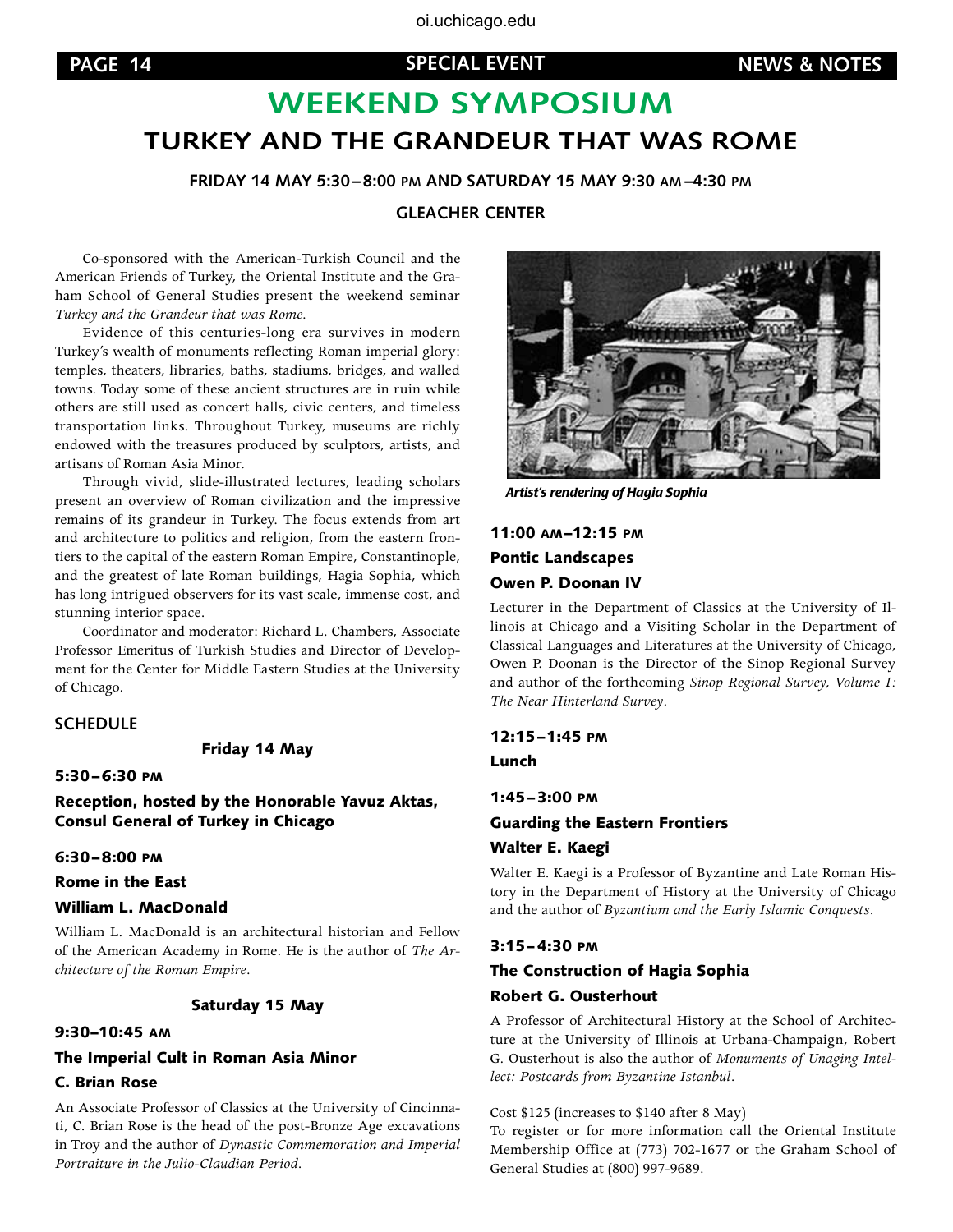#### RESCUING ANCIENT EGYPT

#### Carlotta Maher Wednesday 28 April Breasted Hall 8:00 pm



The ancient Egyptians built their temples and tombs to last for all eternity, but today's environmental pressures are threatening to destroy these monuments forever. Join Carlotta Maher, Assistant to the Director of the Oriental Institute's Epigraphic Survey, for a slide lecture that dramatically confronts how changing the environment can endanger the world's cultural heritage. See how the scholars, artists, and photographers at Chicago House in Luxor, Egypt, are struggling against time to record ancient Egyptian inscriptions and carvings before massive population growth, industrial pollution, ever-increasing tourism, and weather changes resulting from such projects as the Aswan High Dam cause this portion of humankind's history to crumble into dust.

#### MUMMIES MEET HIGH TECH

#### Emily Teeter Wednesday 19 May Breasted Hall 8:00 pm

Don't be surprised if you see an Egyptian mummy rolling on a gurney down a hospital corridor — it's probably on its way to keep an appointment for a CT scan. Join Emily Teeter, Oriental Institute Museum Associate Curator, for a slide lecture on ways today's Egyptologists are joining forces with physicians to examine Egyptian mummies using the latest scientific techniques. Results of these studies are revealing new information on ancient Egyptian culture, health, and life-styles, as well as details that suggest how mummified individuals may have looked in life.

## FAMILY PROGRAM

ANCIENT ECHOES: TALES FROM EGYPT

#### Sunday 23 May 1999, 2:00 pm Monday 24 May 1999, 10:00 am and 12:00 noon

Enter the fabled times of pharaohs and pyramids in a dazzling theater presentation set in ancient Egypt. This original production for children and their families retells the ancient story of Isis and Osiris in a live performance featuring musicians, dancers, puppetry, and extraordinary masks. The Wild Swan Theater Company of Ann Arbor, Michigan, is bringing this production to the Oriental Institute after acclaimed performances in conjunction with the *Splendors of Ancient Egypt* exhibition on view last year at the Detroit Institute of Arts. Hailed as professional children's theater at its very best, the Wild Swan company blends storytelling, movement, and music into magical experiences that are accessible to all audiences. Sign language interpretation is an integral part of all productions and backstage touch-tours are available by reservation for children who are blind or visually impaired.

Recommended for children ages 5–12, accompanied by an adult. A Heartland Arts Fund program with the National Endowment for the Arts and the Illinois Arts Council, this unique event also includes a preview visit to the Oriental Institute Museum's new Egyptian Gallery.

Admission is \$4 per person for Oriental Institute members; \$5 for non-members. Pre-registration is required for all performances. Pre-registered and prepaid school groups may attend either of the two performances on Monday 24 May at an admission price of \$3.50 per student. On this day only, one chaperone for every ten students is required and is admitted at no charge. School groups must pre-register by contacting the Museum Education Office at 773-702-9507.

See page 10 to register.

#### ISRAELI FILM FESTIVAL

## Tuesdays in April 1999

#### 7:30 pm, Breasted Hall, Oriental Institute

The third in our series of contemporary feature film series from the Middle East, this festival of films from Israel is co-sponsored by the Center for Middle Eastern Studies, Newberger Hillel Center, and the Language Laboratories and Archives, University of Chicago. Additional support has been provided by the Consulate General of Israel in Chicago. All films are in Hebrew with English subtitles. Admission is free.

Louis Fishman, graduate student in the University of Chicago's Department of Near Eastern Languages and Civilizations, will introduce each film and provide commentary and answer questions following each showing.

6 April *Sh'hur* — winner of six Israeli academy awards, *Sh'hur* is the semi-autobiographical story of its screenwriter, Hana Azulay-Hasfari, who emigrated with her family to Israel from a small village in Morocco. After growing up in Israel, she journeys back to her childhood home, where mystical ceremonies and rituals await

her and she learns to reconcile the culture of her past with the Israeli life-style she has embraced. (1994)

13 April *Under the Domim Tree* — this poignant film set in Israel in the 1950s tells the story of teenage Holocaust survivors who live in a youth village for orphans and troubled teens. When life becomes unbearable for these young people, they find refuge under the Domim Tree, the only place where they feel at peace. Hailed as one of the most beautiful movies of the past 20 years, this film is being shown in conjunction with Holocaust Remembrance Day, which begins at sundown on 13 April. (1996)

20 April *Late Summer Blues —* a powerful and controversial film that focuses on seven 18 year-olds whose adolescence is cut short during a summer break between final exams and their induction into the Israeli armed forces during the war of attrition at the Suez Canal. First Prize Winner, Israeli Film Awards. (1987)

27 April *Life According to Agfa —* directed by Assi Dayan, this film examines twelve hours in the lives of a Tel Aviv bar's clientele. Dayan's movie-making career spans four decades and his films are considered among the classics of Israeli cinema. (1992)